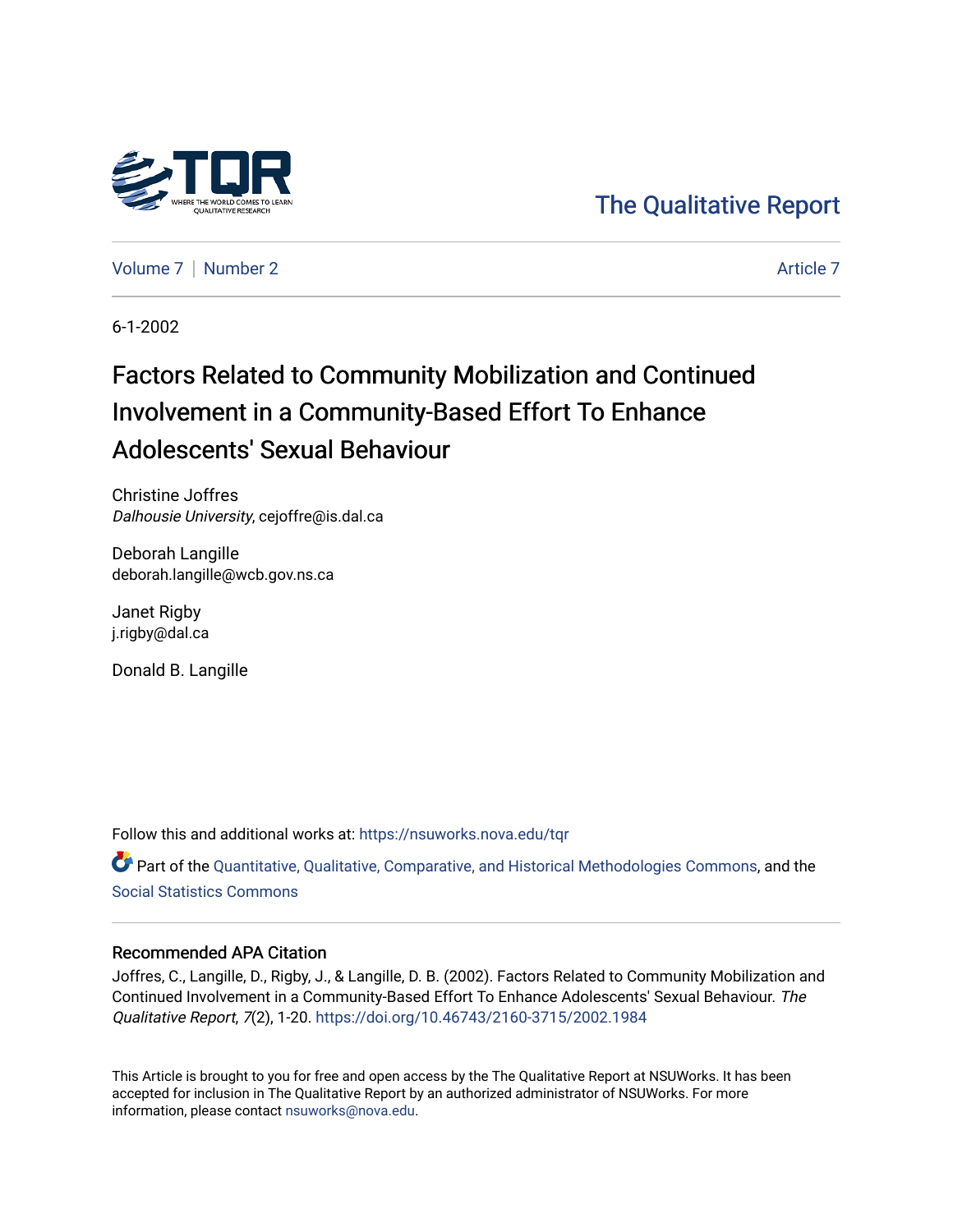# **Qualitative Research Graduate Certificate** Indulge in Culture Exclusively Online . 18 Credits **LEARN MORE**



## Factors Related to Community Mobilization and Continued Involvement in a Community-Based Effort To Enhance Adolescents' Sexual Behaviour

## Abstract

Purpose: This article describes and proposes a model of the factors that influenced community members' initial mobilization, continuing effort, or lack of involvement in a community based-intervention on adolescents' sexual health in Nova Scotia, Canada. Design: This study was conducted within the constructivist paradigm and guided by the principles of grounded theory. Methods: Factors related to community members' initial and continued involvement were explored using analyses of the contents of in-depth interviews and written documentation through pattern identification, clustering of conceptual groupings, identification of relationships between variables, constant comparisons, and theoretical memos. Subjects: Respondents included 14 participants, the 12 members of the Board of Directors and two paid staff (i.e., the project coordinator and the health centre nurse). Results: Specific personal, community-related, and organizational factors have influenced community members' involvement in the project. These factors were grouped into an explanatory model.

## Keywords

Adolescents' Sexual Health, Community Mobilization, Sustainability of Grassroots Organizations

## Creative Commons License



This work is licensed under a [Creative Commons Attribution-Noncommercial-Share Alike 4.0 License](https://creativecommons.org/licenses/by-nc-sa/4.0/).

#### Acknowledgements

This research was supported by the National Health Research and Development Program of Health Canada, Project # 6603-1474-201.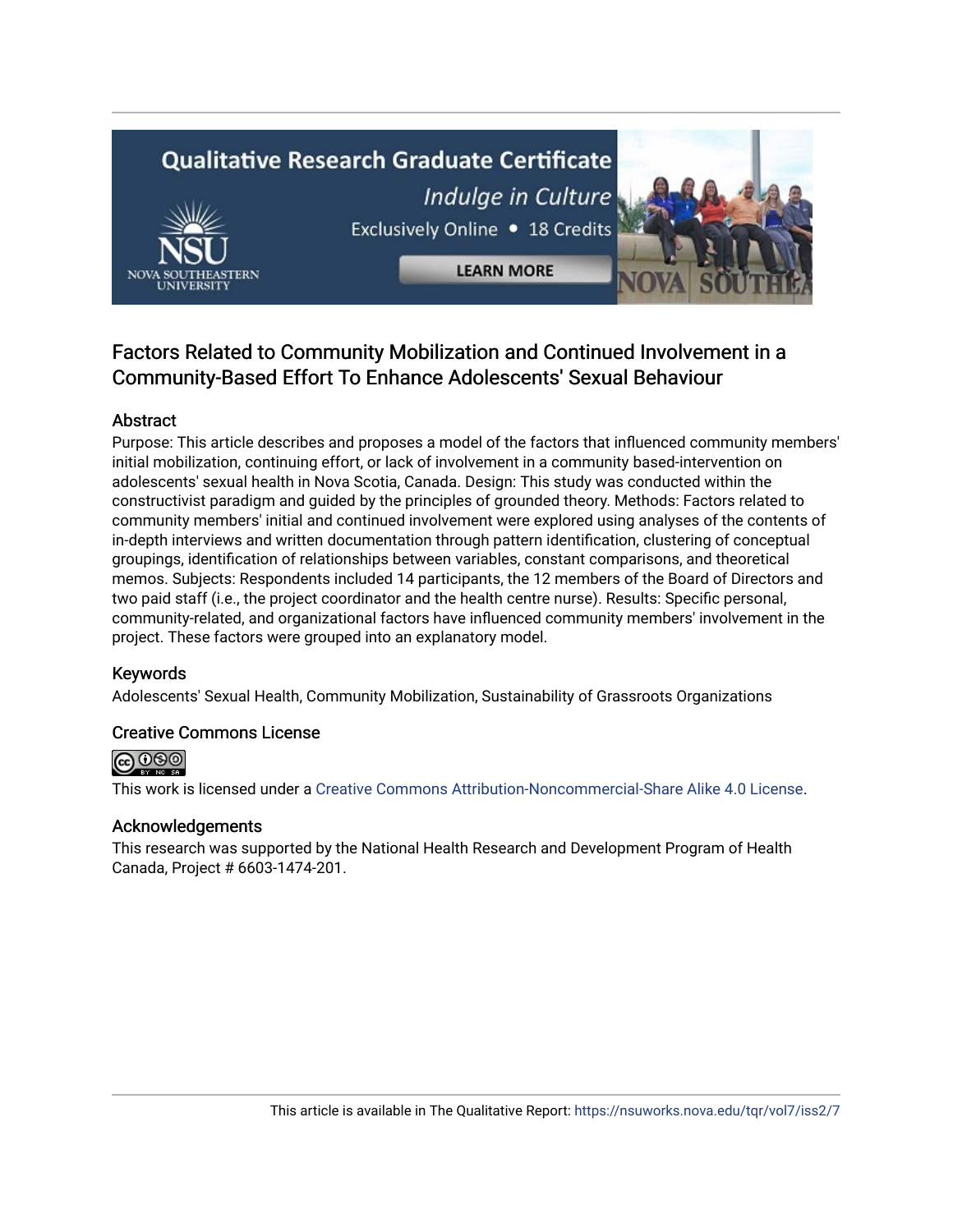## **Factors Related to Community Mobilization and Continued Involvement in a Community-Based Effort To Enhance Adolescents' Sexual Behaviour**

**by** 

## **Christine Joffres, Deborah Langille, Janet Rigby, and Donald B. Langille <sup>+</sup>**

*The Qualitative Report*, Volume 7, Number 2 June, 2002

## **Abstract**

**Purpose**: This article describes and proposes a model of the factors that influenced community members' initial mobilization, continuing effort, or lack of involvement in a community basedintervention on adolescents' sexual health in Nova Scotia, Canada. **Design**: This study was conducted within the constructivist paradigm and guided by the principles of grounded theory. **Methods**: Factors related to community members' initial and continued involvement were explored using analyses of the contents of in-depth interviews and written documentation through pattern identification, clustering of conceptual groupings, identification of relationships between variables, constant comparisons, and theoretical memos. **Subjects**: Respondents included 14 participants, the 12 members of the Board of Directors and two paid staff (i.e., the project coordinator and the health centre nurse). **Results**: Specific personal, community-related, and organizational factors have influenced community members' involvement in the project. These factors were grouped into an explanatory model.

**Key Words:** Adolescents' Sexual Health, Community Mobilization, Sustainability of Grassroots **Organizations** 

#### **Introduction**

Studies on community health interventions continue to focus primarily on the outcomes of community based programs. Outcomes or impacts of program interventions are traditionally measured via time series or before-and-after data analyses with or without comparison groups (Weiss, 1998). The time series design involves a series of measurements on key outcome criteria at periodic intervals between the beginning and the end of the program. The before-and-after data analyses, or 'black box' design, involves measuring specific characteristics of participants at baseline before they enter the 'black box' and then measuring them again as they emerged from the black box. What actually occurs during the intervention/s (in the back box) remains largely unknown to the researcher/s; hence, the term 'black box'. While these designs allow researchers to count the number of people involved in a program, the numbers of activities that program staff has developed, participants' and program staff's satisfaction with a program, and/or participants' attitude or behavior changes, they do not help researchers gain insight into why and how things are happening. Similarly, when a program fails to achieve its desired outcomes, these designs do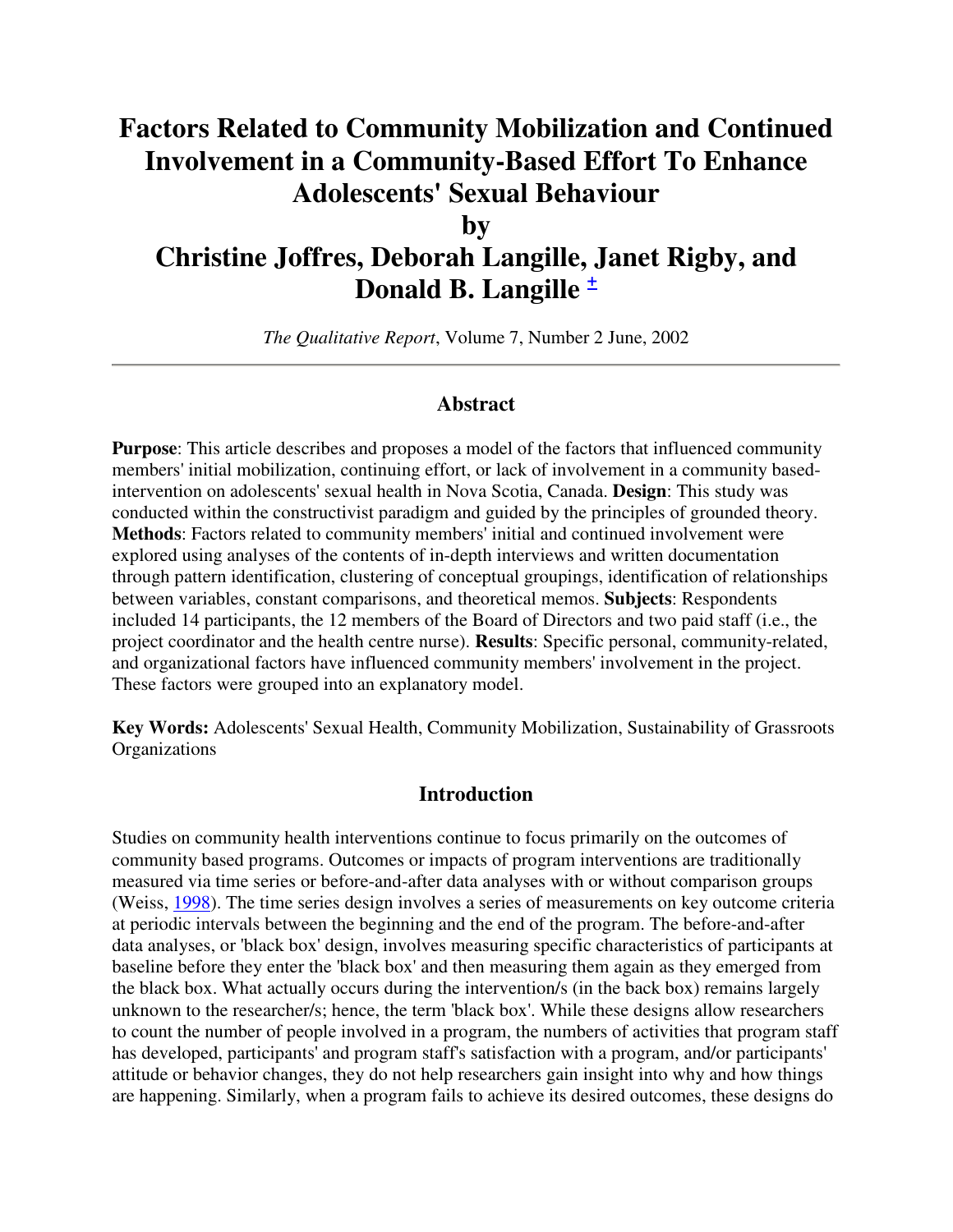not help researchers understand if the failure of the program is due to a failure of implementation, a failure of the theory behind the program, or both. As a result, factors that may affect the implementation of community-based programs and their relationships to its outcomes are poorly understood. This explains why researchers have suggested that not enough emphasis has been placed on understanding and systematically studying the implementation processes of such efforts (Butterfoss, Goodman, & Wandersman, 1993, 1996; Francisco, Paine, & Fawcett, 1993; Florin, Mitchell, & Stevenson, 1993). Research on these factors must become a priority for researchers if public health and health promotion practitioners are to implement effective community-based interventions (Butterfoss, Goodman, & Wandersman, 1996; Goodman et al., 1998; Hancock et al., 1997).

Following the above authors' recommendations, the purpose of this study was to explore the factors that affected the mobilization and continued involvement of community members in a grassroots association, the Amherst Association for Health Adolescent Sexuality, run by a core group of 12 dedicated community members. We will also show that this small, grassroots association has had a positive impact on the community.

## **Context for the Development of the Amherst Association For Healthy Adolescent Sexuality**

The Amherst Association for Healthy Adolescent Sexuality (AAHAS) is a grassroots community organization created in response to community concerns about teenagers' sexual behavior and high pregnancy rates (Beazley, Langille, Johnston, Shoveller, & Beazley, 1993). It is a non-profit society whose membership consisted of community members, including health and other professionals (i.e., the Association has representation from each of the following organizations: the Department of Health, the local hospital, the local junior high school, Family and child Services, Family Planning, and Transition Services), parents, and teenagers. The Amherst Association, which operates through a Board of Directors and subcommittee structures, is primarily run by a core group of 12 very dedicated individuals. Its primary aim is to promote healthy sexual behaviors among Amherst adolescents. The primary activities of AAHAS include operation of a teen health clinic staffed by a baccalaureate-trained nurse in the local high school, media activities to sensitize the local community to the sexual health issues of adolescents, working with the high school to enhance sexual health education, providing resources for parents to help with communication about sexuality and providing professional development workshops on the subject of adolescent sexuality. From 1996 to 1999, a paid staff member coordinated these activities.

The AAHAS initiative is grounded in the social ecological paradigm. Social-ecological thinking infers a belief that efforts to promote well-being should be based on the understanding of the interplay among diverse environmental and personal factors. Such thinking, based on the work of Lewin (1936), Barker (1968), and Bronfenbrenner (1977, 1979) has been applied by McLeroy, Bibeau, Steckler, and Glanz (1988) to health promotion, and is receiving recognition as a viable health promotion strategy (Breslow, 1996). According to McLeroy et al. (1988), health-related behaviours are influenced by five determinants: (a) intrapersonal factors which comprise individuals' personal characteristics (e.g., knowledge, skills, self-concept, attitudes), (b) interpersonal processes (e.g., formal and informal groups and networks within which individuals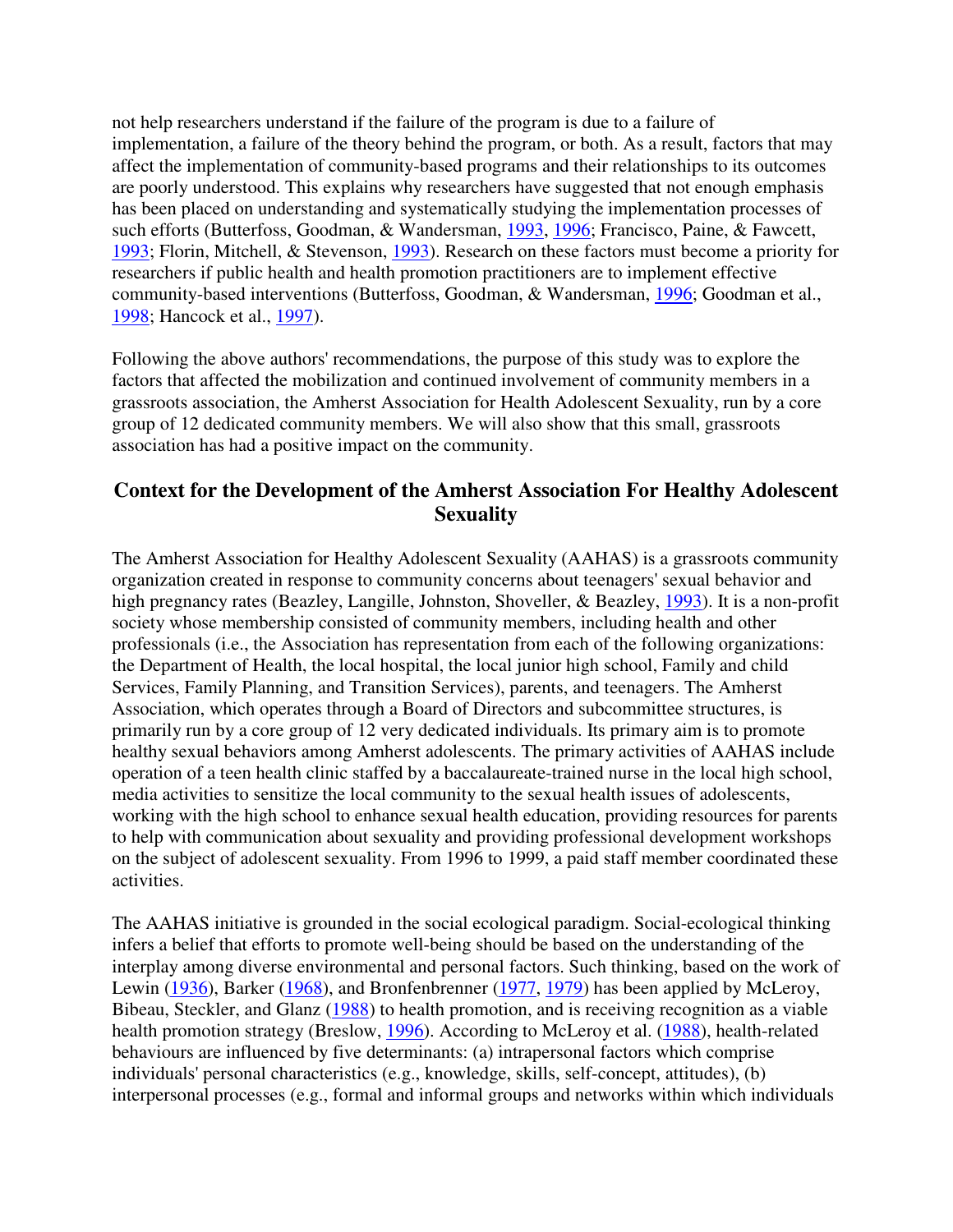evolve), (c) institutional factors (e.g., social institutions with organizational characteristics, formal and informal rules of operations), (d) community factors (e.g., norms, beliefs and values that regulate the relationships and boundaries among organizations, institutions, formal and informal networks), and (e) public policy. McLeroy et al. (1988) and other proponents of social ecological models (Kegler, Steckler, Malek, & McLeroy, 1998a; Wandersman, Valois, De La Cruz, Adkins, & Goodman, 1996; Steckler et al., 1995) advocate that health promotion interventions are most effective when they use these channels of influence via multi-level strategies of change involving community partnerships or coalitions.

Coalitions are "formal, multi-purpose and long-term alliances or community organizations of individuals or interest groups to achieve common goals" (Kumpfer, Turner, Hopkins, & Librett, 1993, p. 360). They fit well with a social ecological perspective of health promotion since they work at multiple levels to promote the adoption of healthy behaviour and community change. Further, coalitions allow for the maximization of scarce resources, the rationalization of a fragmented service delivery system across geographic areas and levels of intervention, the increase of a 'critical mass' behind a project, the development of trust among individuals with diverse expertise, knowledge and skill transfer, and the involvement of citizen participation in program planning and implementation. Coalition development has been shown to go through four stages: (a) initial mobilization, (b) implementation which includes establishing an organizational structure, building capacity for action, and evaluation, (c) refinements and maintenance, and (d) institutionalization (Florin et al., 1993; Kegler, Steckler, McLeroy, & Malek, 1998b; Steckler et al., 1995).

Studies on community health promotion have focussed on the effectiveness of coalitions during the first two stages of formation (i.e., mobilization and early implementation) (Kegler, Steckler, Malek, & McLeroy, 1998a; Parker et al., 1998; Butterfoss et al, 1996). They have provided initial evidence that community members' participation, specific organizational characteristics (e.g., shared decision making; formalized rules and procedures, frequent communication), and leaders' and members' characteristics (e.g., the ability to articulate a clear vision, collaboration, and experience and/or training in community development) (Butterfoss et al., 1996; Gottlieb, Brink, & Gingiss, 1993; Kegler, Steckler, Malek, & McLeroy, 1998a; Kumpfer et al., 1993; Parker et al., 1998; Taylor, Elliott, Robinson, & Taylor, 1998) had an impact on coalition effectiveness. Lack of community participation, a major barrier to coalition effectiveness (Gottlieb et al., 1993; Herman, Wolsfon, & Forster, 1993; Kegler, Steckler, Malek, & McLeroy, 1998a; Taylor et al., 1998), can be fostered by different factors, including competing priorities, staff turnover, lack of interest in the issues at stake, turf 'wars', and the lack of available staff and/or community volunteers. However, these studies differ from ours in the follwing ways: (a) their main objective was to study factors that facilitated coalition effectiveness, participation being one of them, and not the factors that fostered coalition participation, which is the main goal of this study, (b) coalitions involved in these studies were primarily state/provincial or federal initiatives involving large budgets, a large number of organizations, and a large number of members that cannot be compared to the small, grassroots nature of AAHAS, and (c) most of these studies were conducted within the quantitative paradigm via surveys with a limited number of *a priori* hypotheses and variables. The three exceptions to the above are qualitative studies by Bloxham (1996) and by Cameron, Peirson, and Pancer (1994, 1984). However, Bloxham's study (1996) focussed on factors that facilitated inter-agency collaboration and did not include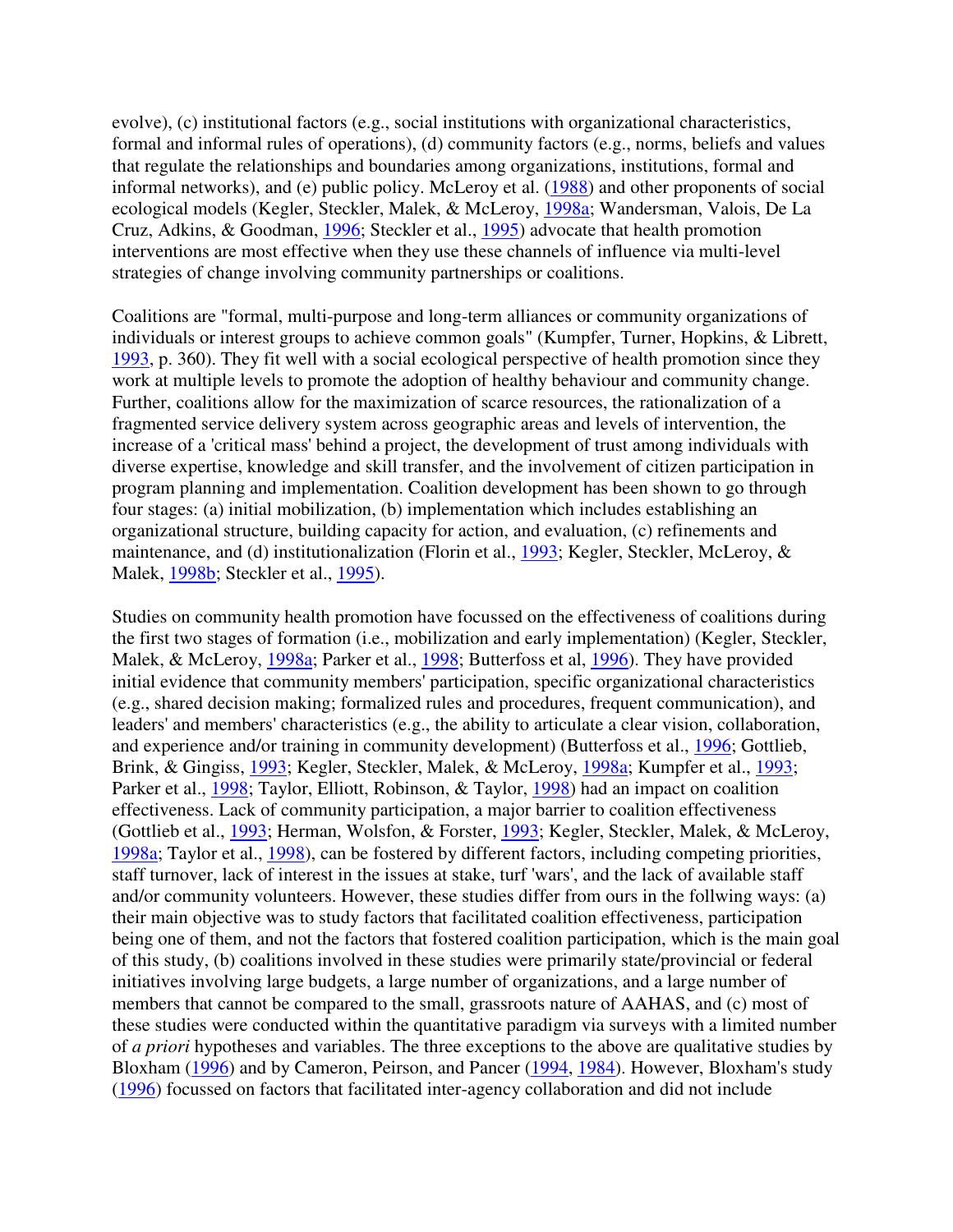community volunteers, and the studies by Cameron et al. (1994, 1984) were based on a provincial initiative involving 11 sites, four of which were on Native reserves.

Given the purpose of our study (i.e., to explore factors that affected the mobilization and continued involvement of community members in a grassroots association) and the lack of research in this area, we opted to conduct our research within the naturalistic approach. Qualitative research does not rely on pre-set factors and allow for the emergence of unexpected evidence from multiple sources, which makes such research particularly relevant for relatively unexplored and complex phenomena that involve a multitude of factors that are interrelated and may influence each other (Patton, 1990; Weiss, 1998). Additionally, while quantitative studies may establish whether a relationship exists between pre-identified processes and key outcomes, they do not help researchers understand why this relationship exists, how it came into existence, and how it has evolved over the years in a changing and complex environment. Finally, the choice of our paradigm was also based in our belief that "local interpreters" (Denzin, 1994, p. 506) (i.e., "people who have actually experienced" the processes under research) tend to be the best informants, since "in nearly all situations, individuals are able to articulate interpretive stories, or working theories, about their conduct and their experiences" (Denzin, 1994, p. 506). Local interpreters also provide researchers with "thick" (Geertz, 1983, p. 57) descriptions of emic, or contextual, situated experiences, which, in turn, help researchers generate concepts and theories that are actually grounded in lived experiences (Denzin, 1994; Strauss & Corbin, 1994).

## **Methodology**

Our interest in the study grew out of the regular monitoring of the Board activities. Each Board member was responsible for the development and implementation of specific activities and it became apparent early in the process that while the development and implementation of some activities were relatively smooth and rapid, others appeared to be faced with multiple challenges.

This study was guided by the principles and methodology of grounded theory (Strauss & Corbin, 1994). Informants included fourteen individuals, the twelve AAHAS Board of Directors' members and the two paid staff (i.e., the project coordinator and the health centre nurse who had been hired by the Association). They had been involved in the project for about 2 years prior to the interviews.

Information was gathered through in-depth interviews and written documents. Documents included the Board of Directors' and the Committees' meeting minutes, a self-completion survey, and the project coordinator's and the nurse's daily logs. Written data were collected over a twoyear period.

Interviews were based on a checklist of semi-structured and open-ended questions. The research coordinator and a psychologist developed the interview guide, which was reviewed by the members of the partnership, pilot-tested and revised following respondents' suggestions. Questions focussed on the respondents' experiences with the AAHAS and the forces that motivated them to become and remain involved in the project (e.g., Why did you choose to become involved in the AAHAS? How do you feel about your experience to date? What factors have affected your decision to remain involved in the AAHAS? If another community came to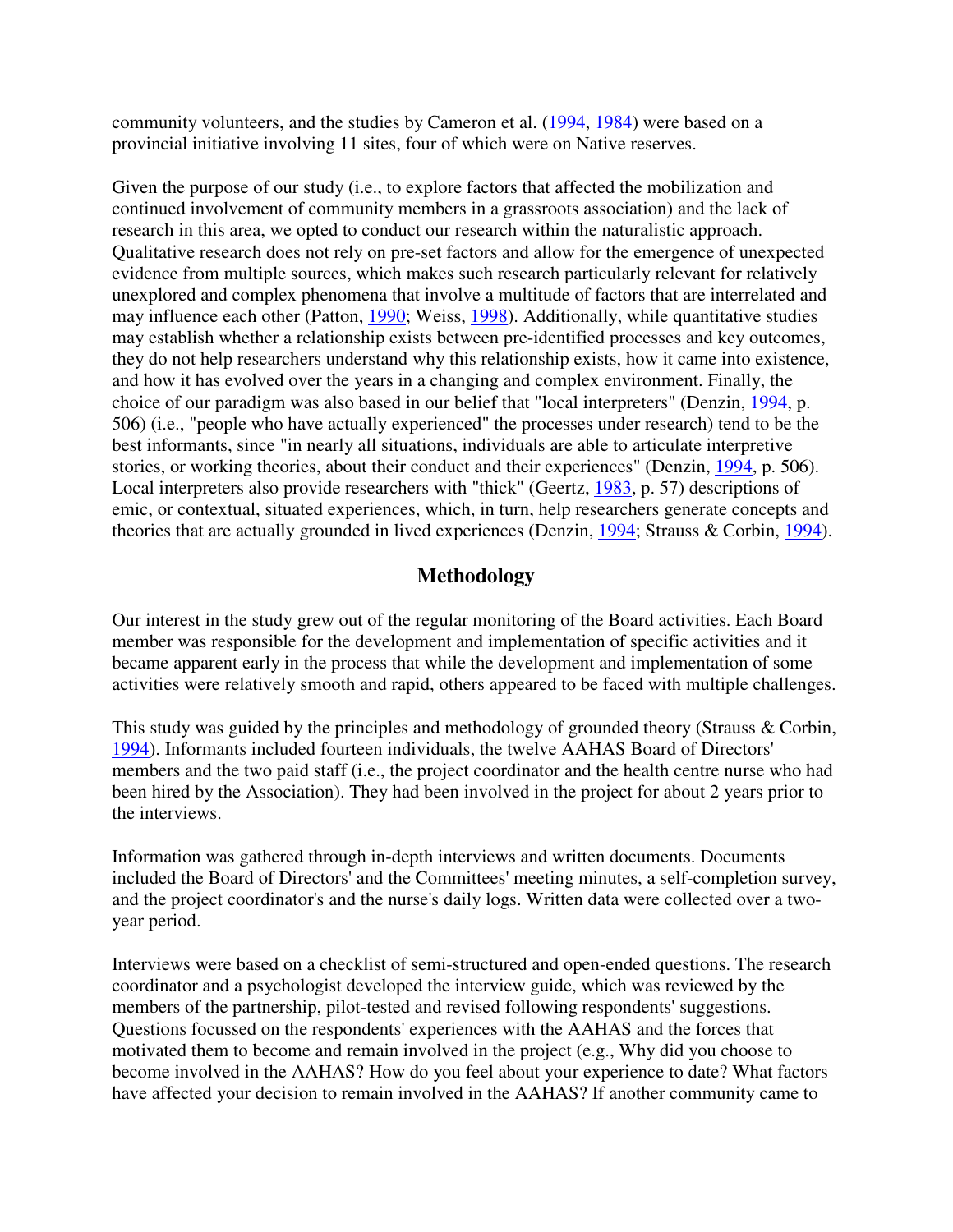you looking for information on how to bring community members together to improve their community, what would you tell them?). Interviews were taped and lasted approximately one hour and a half. They were transcribed verbatim following data collection and each interview yielded 60 to 95 pages of transcription.

Data were coded on an ongoing basis to allow maximum reflexivity. Data coding was done via QSR NUD\*IST (Qualitative Solutions and Research Non-numerical Unstructured Data Indexing Searching and Theory-building software, http://www.qsr-software.com). This code-based software combines management of textual data with processes for indexing, linking, and searching the data. Coding included open, axial, and selective coding (Strauss & Corbin, 1990, 1994). Open coding included breaking down the data into meaningful pieces, assigning them a code, and categorizing them. Codes were grounded into the themes that emerged from the data. Axial coding (i.e., establishing relationships between already identified categories) allowed for the emergence of 'main' and 'sub' categories. Sub-categories reflected the properties or different dimensions of each main node and illuminated the data in ways not provided by the main nodes. Transcripts were reviewed several times to ensure that all relevant data were systematically coded under the appropriate categories and sub-categories. Selective coding included developing core categories and systematically linking them to the other categories. During this process, categories were organized around the main concepts that emerged from our data. The coding of data was done by two independent research analysts, one with an expertise in qualitative evaluation and the other one with an expertise in organizational behavior, who compared and contrasted their results. The final node structure reflected the use of different analytical procedures, such as pattern identification, clustering of conceptual groupings, axial coding which facilitated the identification of relationships between variables, constant comparisons, and theoretical memos (Miles & Huberman, 1994a, 1994b; Strauss & Corbin, 1990).

As recommended by Lincoln and Guba (1981, 1985) and LeCompte and Goetz (1982), the credibility, transferability, dependability, and confirmability of the findings were ensured through regular peer debriefing with two experts in coalition development and AAHAS members, inter-informants' triangulation of data, and audit trails. Debriefing sessions primarily occurred during the data collection and analyses and during presentations of our preliminary findings to the AAHAS members. Audit trails included logs of methodological decisions, data analyses, developing insights, evolving hypotheses, and emerging relationships between the nodes and sub-nodes. These trails were kept throughout the study.

This study was conducted in conformity with the ethical guidelines of Dalhousie University. At the beginning of each interview, participants were advised that they could personally withdraw or withdraw information at any time during the interviews, and that the information they shared would be confidential. Each respondent signed a consent form at the beginning of the interview. A copy of the report was given to the informants.

## **Results**

Results have been divided into two parts. The first part examines the processes that motivated informants to become involved and maintain their organizational membership in the AAHAS.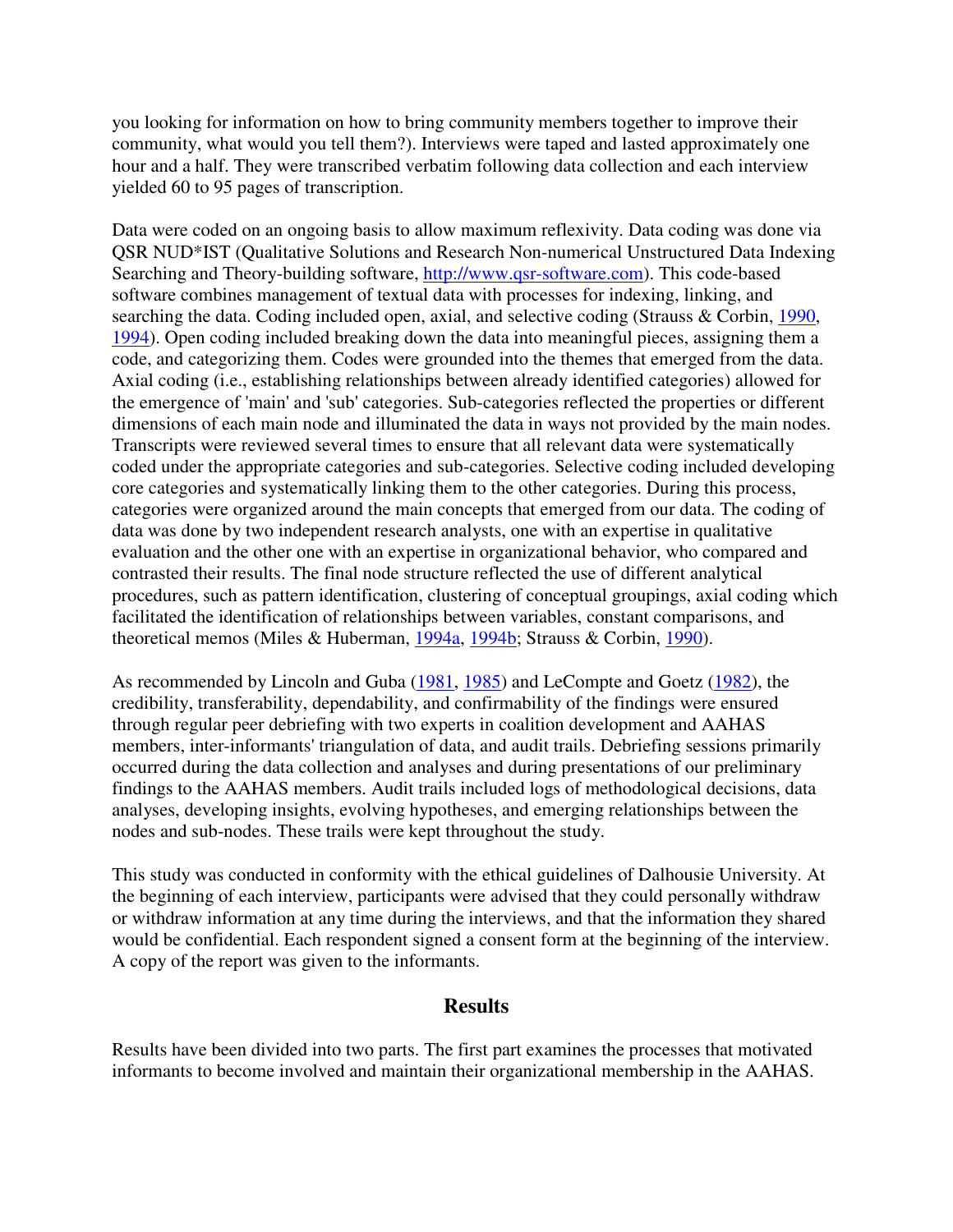The second part explores the factors that may have inhibited the participation of community members and/or slowed down the progress of the AAHAS from the participants' perspectives.

## **Community-Based Intervention's Facilitators**

The processes that facilitated the informants' initial involvement and continuous membership in the AAHAS have been grouped into motivating and reinforcing forces.

**Motivating Forces**. The major factors that motivated respondents to become involved in the AAHAS included their awareness of adolescents' sexual issues in the community, their conviction that these issues needed to be addressed, feelings of self-efficacy, a sense of community, individual-organizational and/or inter-organizational value congruence, organizational support, the participants' belief that the AAHAS would fulfill valued expectations, and their confidence in the AAHAS' organizational efficacy.

*Issue awareness*. Respondents' awareness of sexual issues in the community had been fostered by 3 key factors. First, various social organizations that had teenage sexuality issues as part of their agendas existed in the community, which fostered community readiness to address these issues. For example, the local County Family Planning offered services in keeping with the AAHAS' mandate to all residents of the county prior to the AAHAS development. The establishment of partnerships with these existing community resources not only empowered the AAHAS programs, but also maximized the potential for reaching the social needs of all adolescents in this area.

Secondly, the community of Amherst recognized links between its high rate of pregnancy in young women and the extent of sexual activity, especially high risk sexual activity among its young people as evidenced by previous survey research, and the need for intervention. Data indicating that the local teenage pregnancy rate was substantially higher than the provincial average proved a "wake-up call" to the community.

Thirdly, the fact that respondents (adults and adolescents) personally knew or knew of pregnant teenagers, which was facilitated by the small size of the community, boosted their desire to get involved in the AAHAS. As one informant noted: "When I went to school, three of my friends became pregnant, and things haven't changed that much, so I wanted to become involved and do something about that."

These three issues, the existence of local infrastructure already involved in sexual health, the impetus provided to the community by research data related to adolescent sexual health, and personal experiences resulted in a raising of the level of consciousness of the community about this particular health concern and "paved the way' for those willing to get involved in the AAHAS' effort to promote healthy sexual behavior in the County.

*Informants' feelings of efficacy*. Participants' beliefs that their contributions would empower the AAHAS to make a difference to adolescents' sexual health also motivated them to become involved in the project. Feelings of efficacy were generated by the informants' training and/or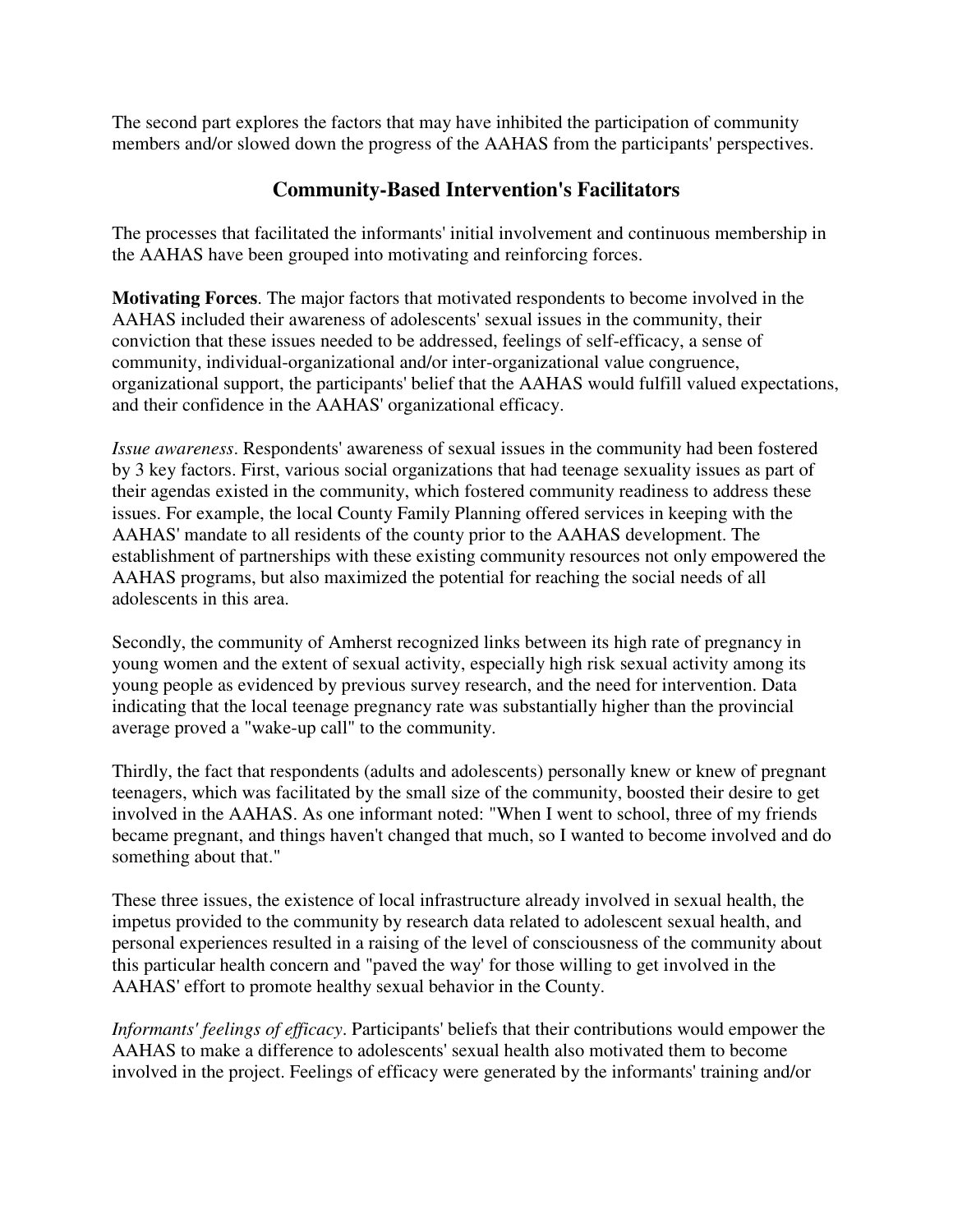experience in sexual health issues, with the targeted audience, and/or by the respondents' knowledge of the community and/or key people residing there.

I felt [that] my experience would be useful to the Board. I have worked in this community for 15 years and I know all the key players, what's happening in the county, how to access people, who to access, who to talk to, etc... I was also already familiar with many of the issues... and most of my work has been geared toward youth.

*Informants' sense of community*. There were several dimensions to the respondents' sense of community. Among these were a sense of connection with the place (many respondents were born and/or had lived in Amherst for over 15 years), a sense of shared history, and a high empathy for the targeted audience. Participants reported that their altruistic concerns for young adults predisposed them to participate in the AAHAS, as illustrated in the following comments: "I knew it [the project] would touch many students, and I wanted to help;" "I wanted to do something that would benefit adolescents in my community and I felt that I could do that with the AAHAS."

Participants' empathy for adolescents arose from their identification with the targeted audience. Identification was fostered by the informants' concerns as parents, professionals, and peers via vicarious learning from significant others. As participants reported: "I had a personal stake in this issue. I have two adolescent children, so I had to become involved;" "I feel a connection to the youth. Some of my friends became pregnant, and I know what pregnant teenagers have to go through, and I wanted to help."

*Value congruence*. The match of individual and AAHAS values and goals and/or interorganizational value congruence was crucial to participants' involvement in the project, as indicated in the following quotations: "I got involved because I do agree with the project. That was something I have always believed in, and so, I wanted to help;" "My organization was already involved in similar issues and most of my work was geared to youth. So, it was only natural that I became involved [with the AAHAS]."

*Organizational support*. Organizational support reinforced the respondents' initial desire to participate in the AAHAS. As one informant reported: "My organization is very supportive. They pay me to come to the AAHAS meetings." This support was facilitated by interorganizational value congruence and/or by the organizations' commitment " to become involved in various community organizations as volunteers, to provide organizations like the AAHAS with input and professional expertise."

*Valued expectations*. Informants' involvement in the AAHAS was also motivated by their expectations. Participants' expectations were grounded in their belief that the AAHAS had the potential to fulfill some of their personal and/or professional aspirations:

I felt [that] this was going to be a learning experience for me and I also felt it would help me better serve students at the junior high level, our organization and the AAHAS both wanted to help the community, and if the project was successful, then both the AAHAS and my organization would be successful.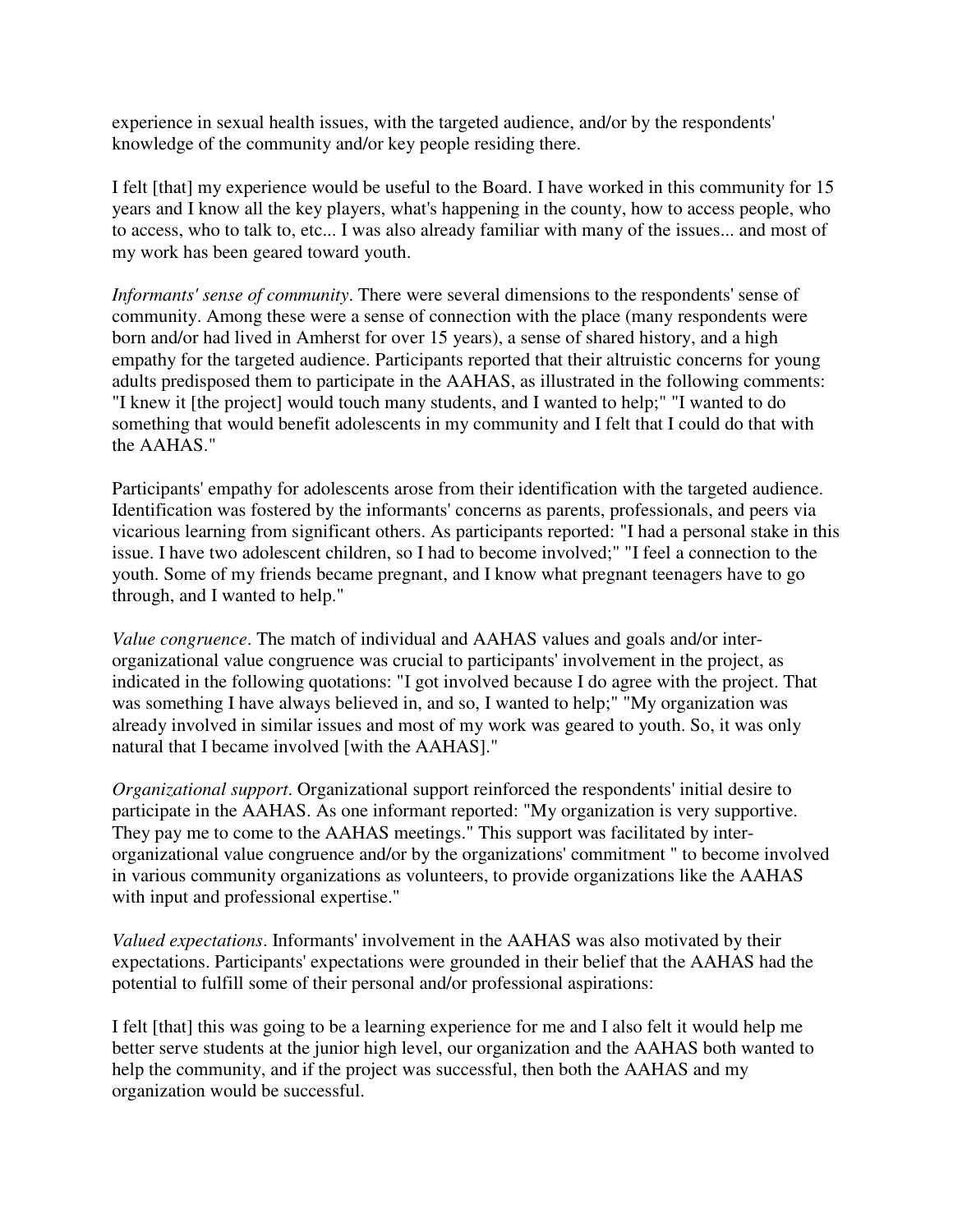*Informants' beliefs in the AAHAS' efficacy*. Finally, many respondents commented on the AAHAS' perceived ability to "improve the quality of life and health of young people," which also prompted them to become actively involved in the project.

**Reinforcing Forces**. The informants' intrinsic motivation to remain in the AAHAS and exert extra effort on behalf of the organization was primarily generated by the participants' feelings of achievement and specific characteristics of the AAHAS organizational membership (e.g., commitment), its leadership, and hired personnel. AAHAS members' feelings of success were fostered by their feelings of actualization, their feelings of affiliation, the chair's leadership, felt progress, and mutual benefits. Specific characteristic of the organizational membership (e.g., commitment) and its leadership and the hired personnel were also key factors to the AAHAS members' continuous involvement.

*Feelings of achievement*. Feelings of success were crucial in the informants' decision to remain involved in the AAHAS. As informants suggested: "I want to continue because I feel I am making a difference;" "I do things that make me feel good, and I feel good about what we do at the AAHAS." Many informants insisted that their involvement in the AAHAS had been "very worthwhile," "exciting," or "very rewarding." In addition, participants suggested that the ratio achievement/effort made their involvement worthwhile.

It has been worth doing. It hasn't taken up too much time and it's just little things you do here and there that make a big difference.

Participants' feelings of achievement were enhanced by several processes. First, selfactualization played a big part in the informants' feelings of success. Informants' involvement in the project was described as "very valuable learning experience " that enhanced their personal and professional feelings of efficacy and their self-concept. One respondent summarized the above by emphasizing:

It has been a learning experience. I have personally grown a lot... It has broadened my whole perspective on people's role in the community, and I also believe I have become a better teacher because of that experience.

First, multiple partnerships strengthened the informants' feelings of actualization because they allowed for skill and knowledge transfer. Participants increased their knowledge in community activation, the formation and implementation of collaborative initiatives, the functioning of nonprofit organizations, different aspects of teens' sexual health, and specific leadership skills.

Second, the informants' feelings of affiliation and their satisfaction at working collaboratively with other Board members further reinforced their feelings of success and enhanced their positive attitude toward the organization and its members. As one participant pointed out: "We like and we trust each other... there is a bonding that has developed, and it's really nice."

Third, the participants' feelings of success were also strengthened by the chair's leadership and some of the Board of Directors' processes (e.g., consensual decision making). Their inclusion in decision making, the AAHAS collaborative approach to designing and implementing action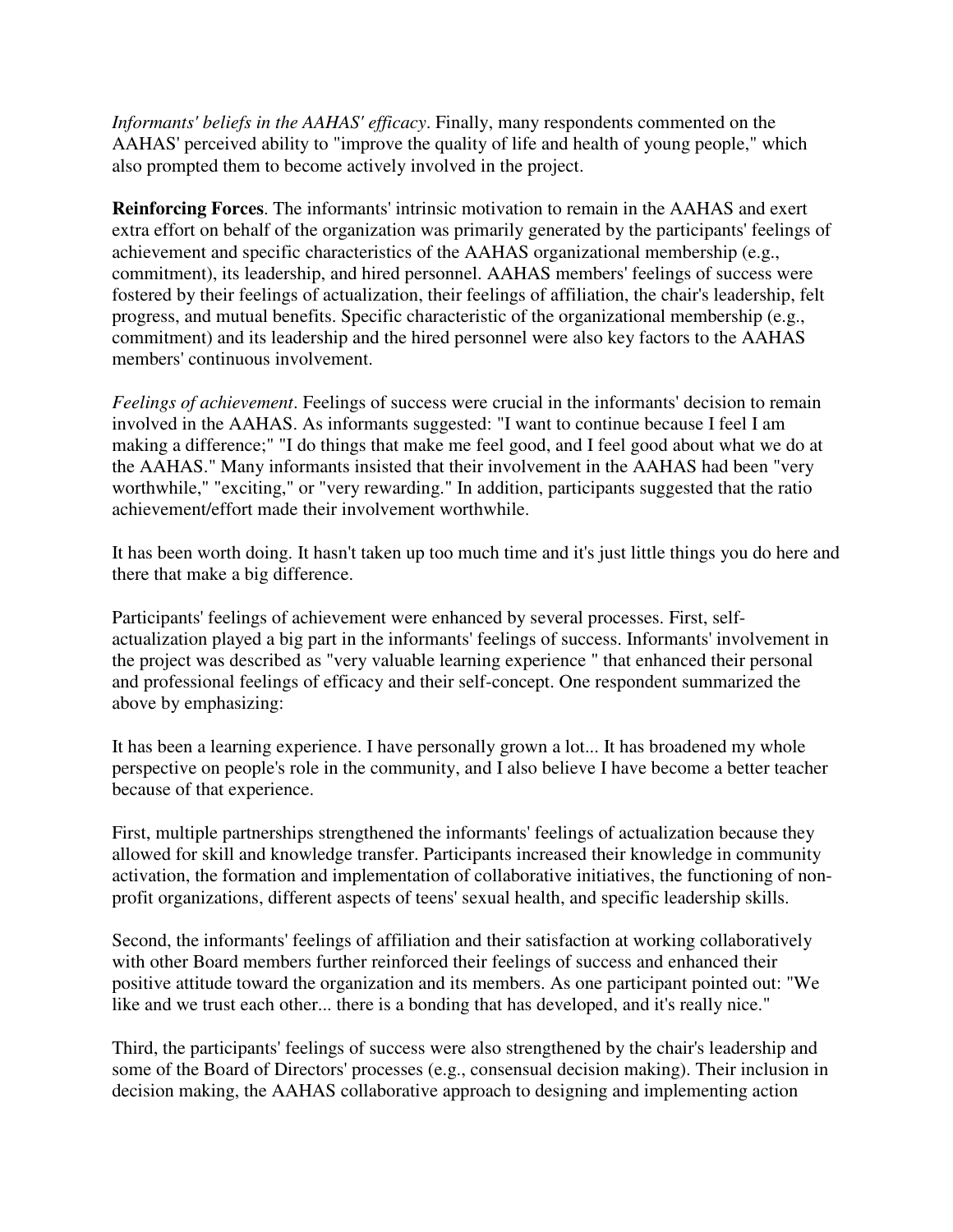plans (provided that actions plans had a clear mandate, feasible goals, and clearly outlined procedures to achieve agreed-upon goals), and the fact that the chair was an attentive and eager listener enabled informants to feel that their contributions were valued. The fact that the chair encouraged Board members to take on tasks that they excelled in further reinforced their feelings of success. Regular evaluative feedback and written reports generated by the Dalhousie research team also provided AAHAS members with a sense of accomplishment.

Having researchers has also been very positive for the project... The questionnaires and the reports about the attitudes and practices of the high school students have been very useful. They gave us scientific feedback on what we were doing... These reports were the indicators of our success with the teens... it was great for us. We definitely needed the university researchers.

Fourth, the respondents' perception that the project had progressed was essential in the participants' decision to remain involved in the AAHAS. Informants insisted that progress was felt in many different areas, such as increased community awareness around sexual issues, increased involvement in the Board, the effective implementation of multiple activities by Board members, and positive changes in community members.

We have seen the Board bring the community together around this issue in a way that hasn't happened before... It's amazing. It's wonderful... We also saw tangible things arise from our involvement. We did get the Teen Health Center up and running, and that's something very big.

Finally, perceived met expectations (each AAHAS member entered the coalition with a specific set of expectations generated by their personal or professional experiences with the issues at stake), provided that these expectations were valued by informants, and inter-organizational benefits (e.g., increased organizational visibility) further enhanced the participants' feelings of achievement and their desire to remain involved in the organization.

The partnerships with other agencies were very good for everybody. They gave the AAHAS added credibility, but the AAHAS also brought issues that these agencies were dealing with more into the front light, particularly with the media attention that we got. So, these partnerships enhanced all the organizations that were involved and we made tremendous progress because of that. It's very rewarding.

Participants expressed that the AAHAS' success was fostered by the organization membership, leadership, and the hired personnel.

*Organizational membership*. Participants felt that it was the membership's commitment and hard work that enabled the project to be successful and inspired them to remain in the AAHAS. Organizational members were described as exemplary role-models, with a strong task orientation, and reasonable expectations. They brought strong leadership and expertise to the initiative and were willing to share their talents/knowledge and collaborate with each other to achieve agreed-upon organizational objectives.

Leadership is essential in a project like that and it's not just leadership from the chairs, but leadership from every member. This project wouldn't have been successful without everybody's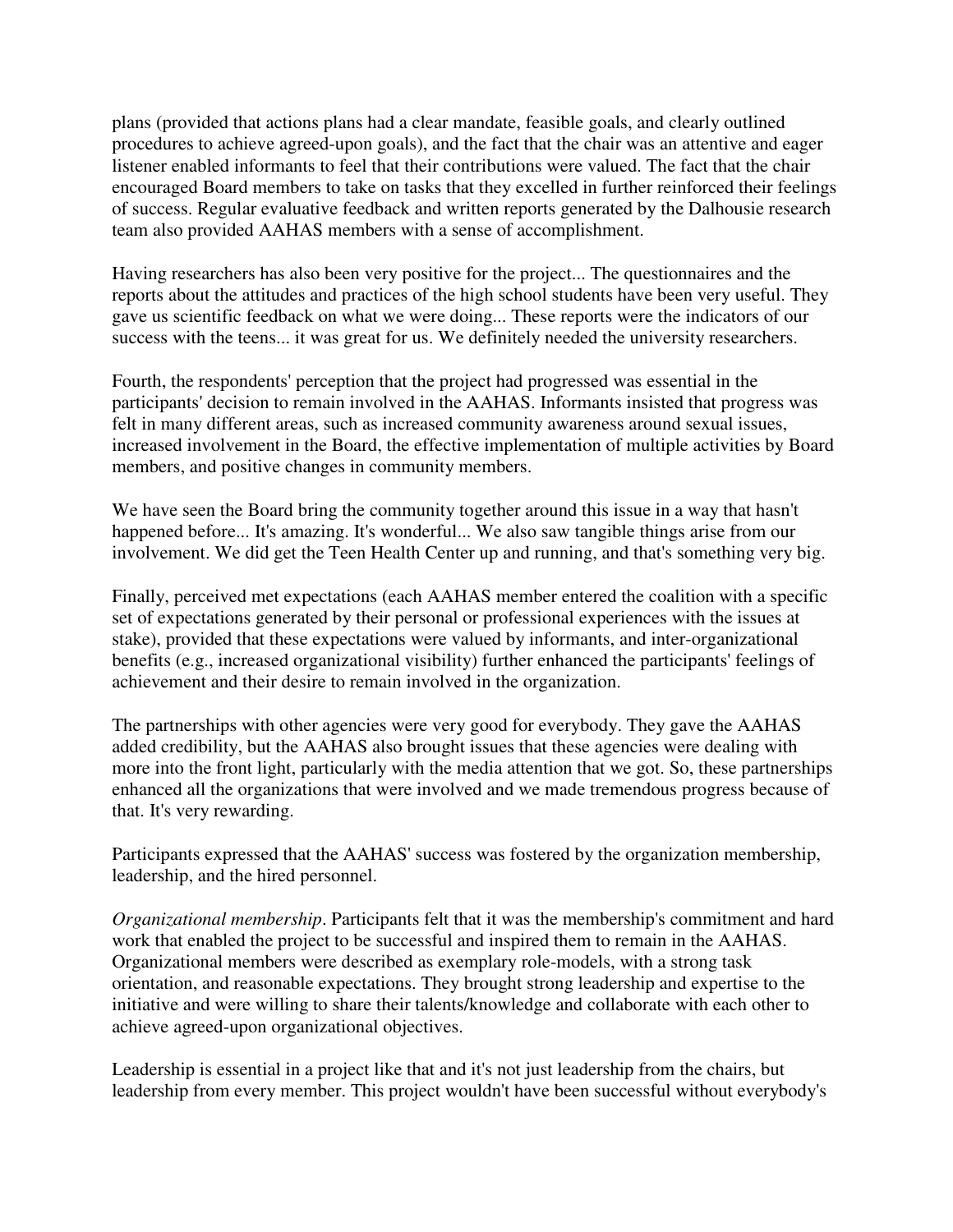leadership and collaboration, without dedicated people who went ahead, who had a vision and made things happen, people who were doers and experts in many different areas.

The involvement in the AAHAS of people with diverse expertise enriched the AAHAS and fostered its success. Informants emphasized the benefits of multiple partnerships in projects such as the AAHAS. These benefits included the effective use of multiple resources and talents, a broader understanding of issues, higher feelings of organizational efficacy, and increased public awareness and support. Multiple partnerships, particularly with varied provincial and health agencies, also fostered the AAHAS' visibility, credibility, and legitimacy, and facilitated reciprocal benefits (e.g., the achievement of shared goal) for all the organizations that were involved in the project.

Informants also reported that the AAHAS' linkage with researchers at the Department of Community Health and Epidemiology (Faculty of Medicine, Dalhousie University), further contributed to the success of the AAHAS. The researchers' expertise, their evaluative feedback with respect to the surveys, and their securing research funding were much valued by the participants.

*Organizational leadership*. Many participants emphasized that the AAHAS' success was also partly due to the chair's leadership. The chair's democratic orientation, his inclusiveness of others, openness, his ability to listen to others and to foster collaboration, his deemed reasonable expectations, and his sensitivity to people's differences and strengths increased Board members' feelings of affiliation, their satisfaction with the organization, and the AAHAS' organizational efficacy.

The key to a project like ours is that the person who is sitting in that position is able to listen to everybody's opinion and welcome ideas. This chair is very open and we feel very comfortable in bringing up any issues we want... He also encourages us to collaborate and gives us structure, gets us to do what we need to do. He leads us to where we want to be... He is very good at knowing people's strengths and at encouraging them to do things in their area of interest or expertise, and this is very good for the project and for us too.

*Hired personnel*. The project coordinator and the nurse educator were deemed essential to the success of the project. The project coordinator was recognized as a "key player" for her role in liaison with the AAHAS Board of Directors and the community, as well as for her commitment and positive attitude. The nurse educator was recognized for her excellent rapport with students. It was the nurse's regular participation in health classes and at extra-curricular activities, her friendliness and her ability to build positive relationships with the students that promoted the students' usage of the teen health centre.

The coordinator and the nurse are just great. They have been very energetic and enthusiastic players. The coordinator is just essential to the project. She is right on top of everything, she gets the ball rolling, and she makes sure that people are doing what they are supposed to do... She plays a big role in keeping the process going, keeping it smooth, getting the decisions that need to be made, and making sure that decisions are carried out.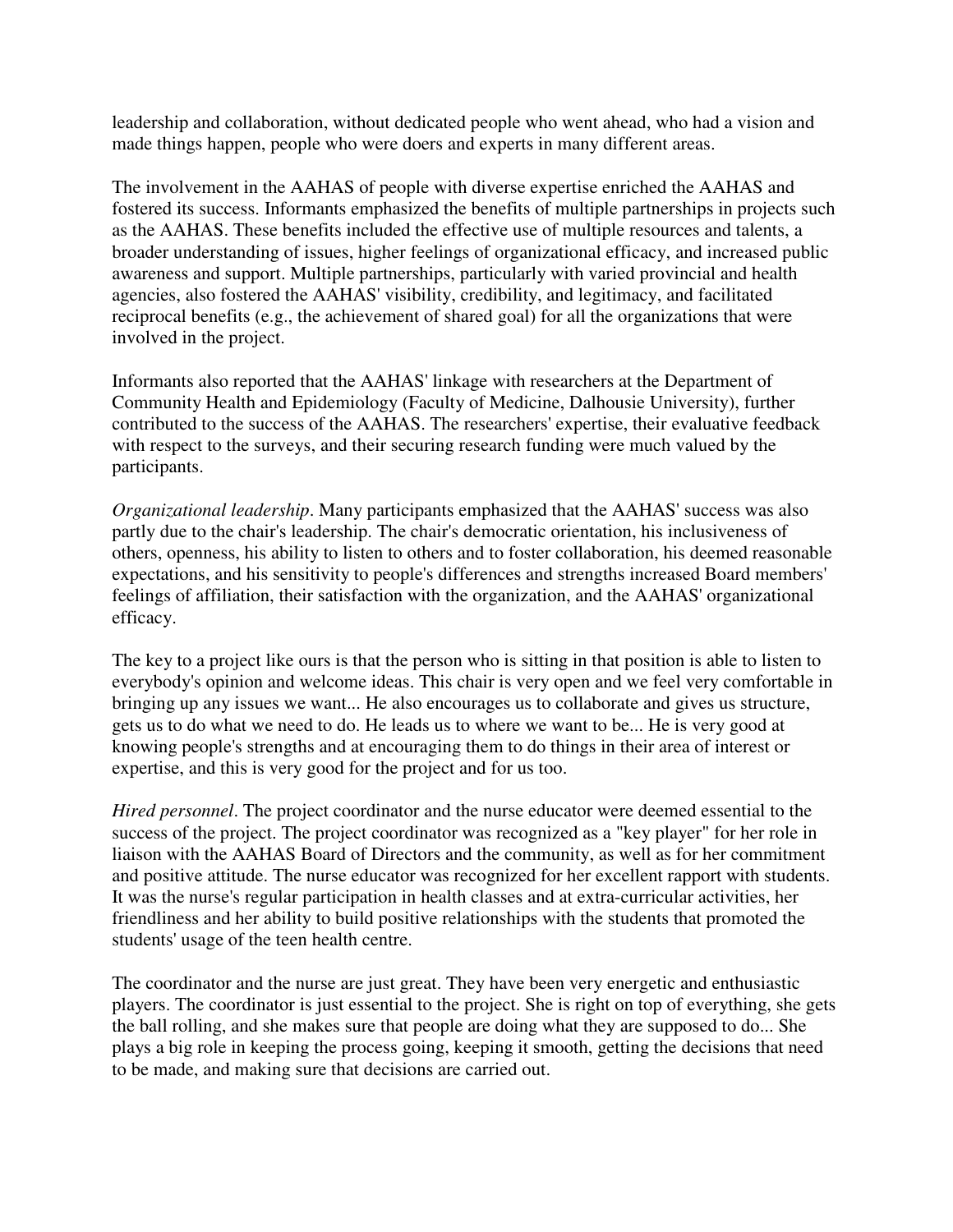**Inhibitors**. A few participants suggested that the issues that were addressed, economical, community-specific, and personal and organizational factors might have prevented individuals from getting involved in the AAHAS or might have limited their involvement in the AAHAS' activities.

*Issues*. Some participants reported that teens' sexuality was a sensitive topic and that some community members may not have felt comfortable dealing with issues related to sexual health. As one respondent suggested: "The issue of sexuality still is kind of a touchy subject for some people."

*Economic factors*. Unemployment, a decreasing and aging population, not enough volunteers, and competing issues/concerns (e.g., competing fund-raising) might have also affected community members' lack of interest in the AAHAS.

There's a lot of unemployment here and people who were involved in a lot of things have left the area, and nobody has replaced them... Our community is stretched out right now in terms of financial resources. We have fund-raised everybody to death... people can only give so much of their time and money... and there are other things that are going on right now in the community that have people's attention.

*Community-specific factors*. One informant pointed out that the provincial staffing policies and the on-going regionalization further limited the pool of volunteers to draw from.

Cumberland County is the lowest staffed [county] in the province... and now with the regionalization, the decentralization [of health services], there is even less services and less people that could help out.

Participants suggested that the low level of involvement of physicians, pharmacists, and teachers might have been fostered by varied factors such as the shortage of physicians and pharmacists, and the fear of repercussions or conflicts with parents. They also suggested that the lower than anticipated youth representation in the AAHAS might have been caused by their belief that "they were not given sufficient power and therefore found the role of dealing with a formal adult group threatening and restraining."

*Personal characteristics*. Informants' feelings of inadequacy tended to hinder their continuous involvement in the project. Feelings of inadequacy were fostered by participants's felt lack of expertise with sexual health issues, the targeted audience, organizations such as the AAHAS, specific organizational processes (e.g., the elaboration and implementation of action plans frustrated several informants who had no prior experience or training with such a process), and feelings of shyness and social fear (a few participants, particularly new members or volunteers, reported being overwhelmed by the proportion of professionals in the committees and by the formality of the language and decision meeting procedures used in the meetings). As well, informants suggested that individuals who already worked on sexual health issues might have been unwilling to join the AAHAS because "they were afraid they would become redundant and lose their job," or because "they were concerned that another community organization would decrease their own funding." Informants also noted that community members did not like to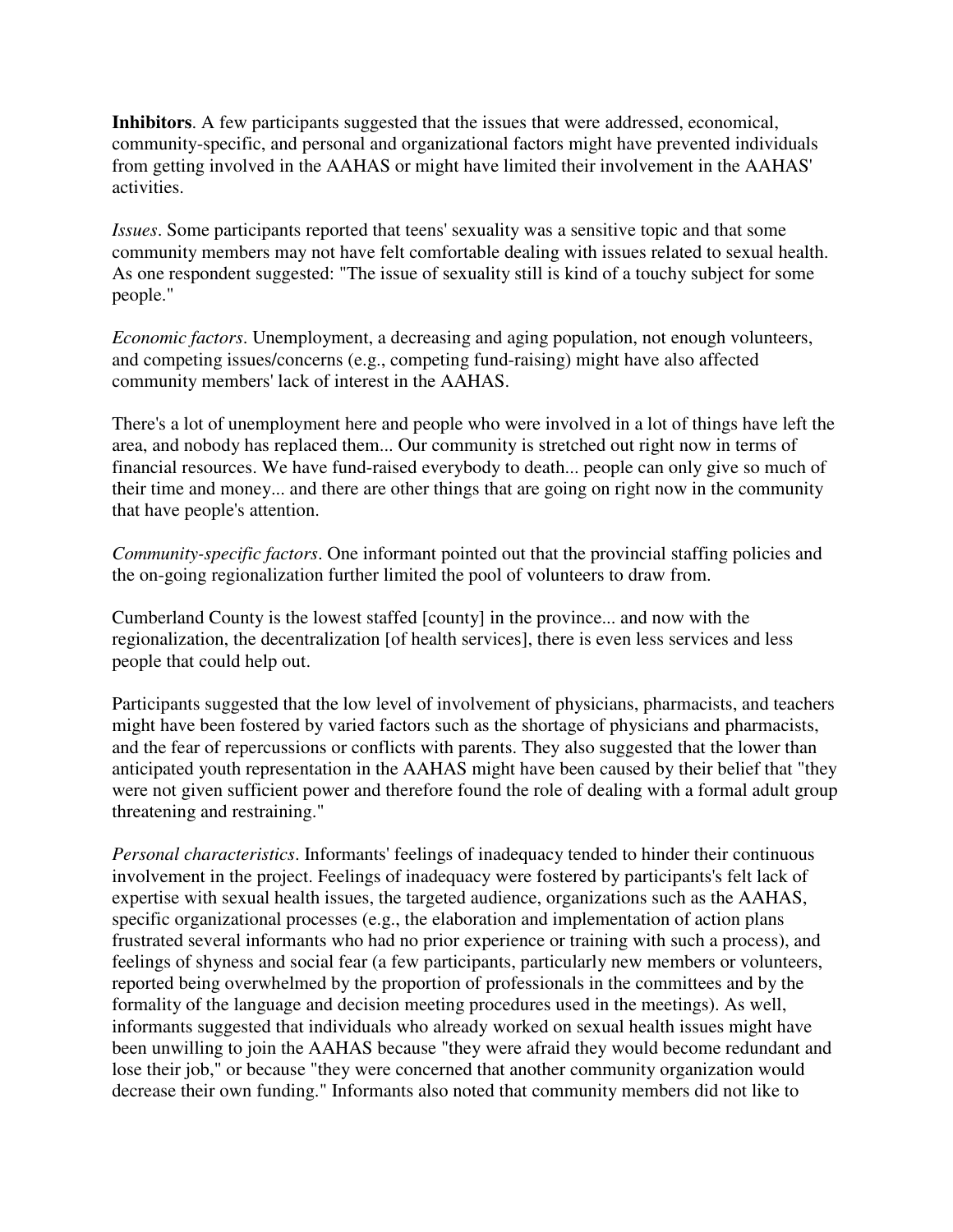make commitments that kept them busy during the summer and/or that did not have a specific end with respect to their involvement.

*Organizational characteristics*. Cutbacks at work, heavier workloads (and thus, felt role overload), and role conflict (i.e., informants had too many roles and/or informants' roles were conflictual) also restricted some participants' involvement in the project. In addition, interpersonal conflicts resulted in some members temporarily decreasing their involvement and, in one case, in a member leaving the organization. Finally, it was also suggested that some board members decreased their involvement because they had met their valued expectations (e.g., these members were more interested in the initial mobilization of the AAHAS than in its continuous maintenance) and/or experienced feelings of burnout.

*Committee-related factors*. A few participants felt frustrated by the time and demand constraints that resulted from their involvement in the AAHAS. Professionals as well as volunteers felt role overload with respect to the AAHAS. Some members were also frustrated at the lack of involvement and low attendance of some of the Board members. Board members' lack of involvement increased active participants' feelings of role overload, and their dissatisfaction toward specific board members, which, in turn, affected their level of commitment.

It's hard to get some people really involved. People commit to do something and then something else comes up, and nothing gets done. It's hard on the other Board members. It's discouraging.

Informants also suggested that inter-group conflicts may have temporarily hindered their enthusiasm toward the project. There were temporary tensions between the Dalhousie research team and a few Board members. Issues of disagreement centered on role ambiguity (i.e., who should do that and/or what was supposed to be done) and deadlines with respect to the implementation of some activities. As well, a few informants expressed concern that research needs rather than community needs had at times directed specific community activities. Finally, there were also issues related to the Board of Directors' meetings that bothered some members, particularly the meeting times (e.g., meetings too late in the evenings), the number of meetings (e.g., too many), and meeting structure (too rigid).

In summary, the study findings suggest that specific personal (e.g., community members' awareness of the community issues, the informants' feelings of efficacy and community, the respondents' beliefs in the AAHAS potential for success), organizational (organizational support regarding the informants' participation in the AAHAS, respondent-AAHAS value congruence regarding the AAHAS' goals and priorities), and community (e.g., the community's SES) related factors influenced community mobilization, continuous involvement, and/or lack of interest in the AAHAS. The inter-relationship of organizational dynamics and feelings of achievement strengthened the participants' desire to remain involved in the organization. Nonetheless, organizational dynamics (resulting from the relationship between AAHAS members, including its leader, the participants' sense of role overload and competing priorities, as well as from the AAHAS' relationship with the Dalhousie researchers) also caused some participants to withdraw from or limit their participation in the organization. The above is summarized in Figure 1, which emerged from the data analyses.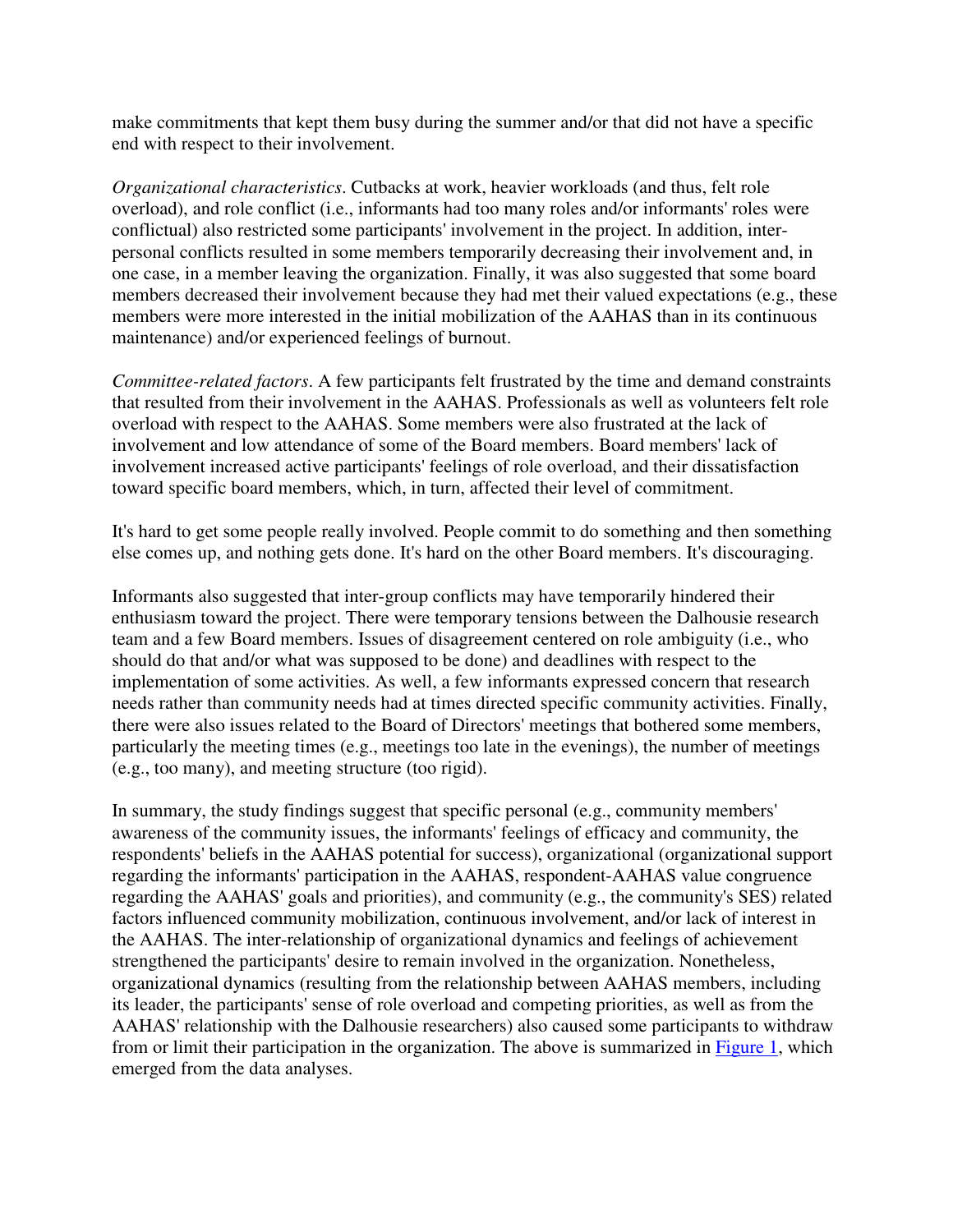## **Figure 1: Factors influencing community mobilization and involvement in a coalition effort to promote sexual health**



#### **Discussion**

Our research indicates that the AAHAS, a small grassroots coalition, has been successful in mobilizing the community to respond to adolescents' sexual health issues. It also demonstrates that a community can act upon an issue that traditionally has not been easily addressed on a community level. Partnerships with dedicated volunteers, policy makers, and researchers can increase the viability of successful programs that address important health issues. To date, 6 years after its inception, the AAHAS is still active in the community and has been able to participate in the implementation of a health centre in the local high school, secure funding for its part-time nurse and a physician's weekly visits, secure continued operational funding for the association from the Regional Health Board, and impact the rate of teenage pregnancies (Langille, Flowerdew, & Rigby, 2000). It is currently seeking funding through its own initiative to have the clinic open five days a week. The school health centre has proven popular for young people who seek sexual-health-related services that they are provided in a safe, convenient and confidential environment.

This study presents a coherent and comprehensive model of the factors that foster mobilization and continuous involvement in a grassroots coalition. While research suggests that participation may foster effective coalitions, there has been little or no systematic or comprehensive research on the factors that facilitated or hindered the mobilization and maintenance of grassroots coalitions. Findings indicate that community members' positive attitudes towards the addressed issues, recognition of mutual needs and purposes (i.e., individual-organizational and interorganizational of value congruency), a sense of community, organizational support, feelings of self and organizational efficacy, and positive expectations with respect to personal and organizational gains fostered community members' initial mobilization. Informants identified further predisposing factors that influenced their sense of efficacy (e.g., previously positive experiences with community programs, the targeted audience, the addressed issues, and/or knowledge of the persons susceptible to have a powerful influence on the program) and their awareness of adolescents' sexual health issues before the implementation of the AAHAS (e.g., other voluntary or provincial organizations' previous involvement and work in similar or related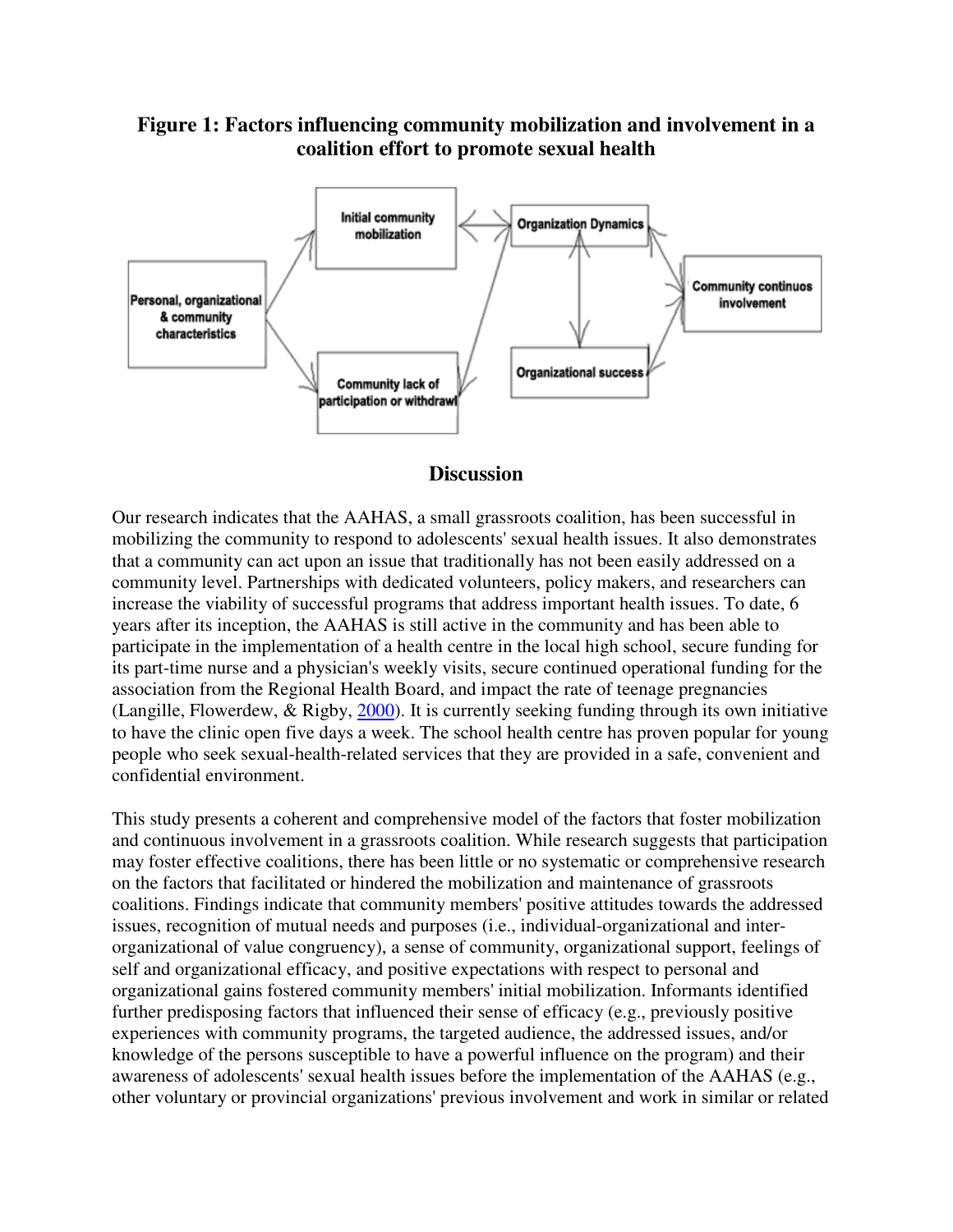issues, previous research efforts on sexual health, and multiple media releases around these issues). As well, the current study has indicated that participants' sense of community was more complex (i.e., had more layers or dimensions) than Wandersman, Florin, and Friedman (1987) definition (e.g., our informants' sense of rootedness was shaped not only by the number of years spent living in the community, but also by their identification with the targeted audience). Finally, our respondents further suggested that the community's empathy toward the targeted audience was generated by the respondents' personal experiences (as parents), peers, and as professionals involved with young people.

Findings with respect to the factors that reinforced the respondents' continuous involvement in a community-based project indicate that organizational membership, leadership, hired personnel, and felt success were crucial to sustain community members' interest and involvement. As well, participants' feelings of efficacy and subsequent active participation in a specific community project were facilitated by specific organizational processes, such as consensual decision making and the implementation of action plans with feasible goals, leadership, transfer and acquisition of new knowledge via linkages with multiple organizations, social support and recognition, and regular performance feedback. Informants additionally indicated that increased feelings of affiliation with organizational members, self-actualization, and the fulfillment of valued expectations, whether personal or organizational, further motivated them to maintain their organizational membership. Moreover, the organizational leader's ability to be task-oriented, collaborative, open, sensitive to people's differences and strengths, and to hold deemed reasonable expectations with respect to the participants' involvement and roles also strengthened their desire to remain in the organization. Interestingly enough, many of the factors that fostered community mobilization and continuous involvement are similar to those fostering the effectiveness of state/provincial or federal initiated coalitions (Butterfoss, Goodman, & Wandersman, 1996; Gottlieb et al., 1993; Kegler, Steckler, Malek, & McLeroy, 1998a; Kumpfer et al, 1993; Parker et al., 1998; Wandersman, Valois, De La Cruz, Adkins, & Goodman, 1996).

Some of the participants' identified barriers to community's mobilization, including lack of community support and participation, community members' negative attitudes towards specific issues, the difficulty of mobilizing individuals in economically disadvantaged communities, felt lack of expertise and technical support, inter-person and group conflicts, unrealistic time-frames, role overload, and felt inadequacy (i.e., lack of training and/or experience with community programs, specific issues, and/or specific organizational processes). Some of these findings support the barriers Cameron et al. (1994) identified for resident participation in the Better Beginnings Better Futures project (e.g., lack of time, felt lack of skills, residents feeling intimidated by professionals). As well, respondents suggested that certain board-related factors (e.g., some organizational members' lack of commitment, meeting structure and times) tended to foster withdrawal from some members. Our findings also suggested additional inhibitors to community involvement. Our participants reported that felt role conflict (i.e., informants had too many roles and/or informants' roles were conflictual), role ambiguity (i.e., participants had different or unclear expectations with respect to their roles), specific individuals' fear (e.g., fear of professional redundancy, shyness and social fear), and specific community-related factors (e.g., an "apathetic" community, too little or already overworked volunteers) might further hinder community participation and the intervening organization's efficacy. However, the presence of participant-perceived barriers may not be as important as the fact that these barriers are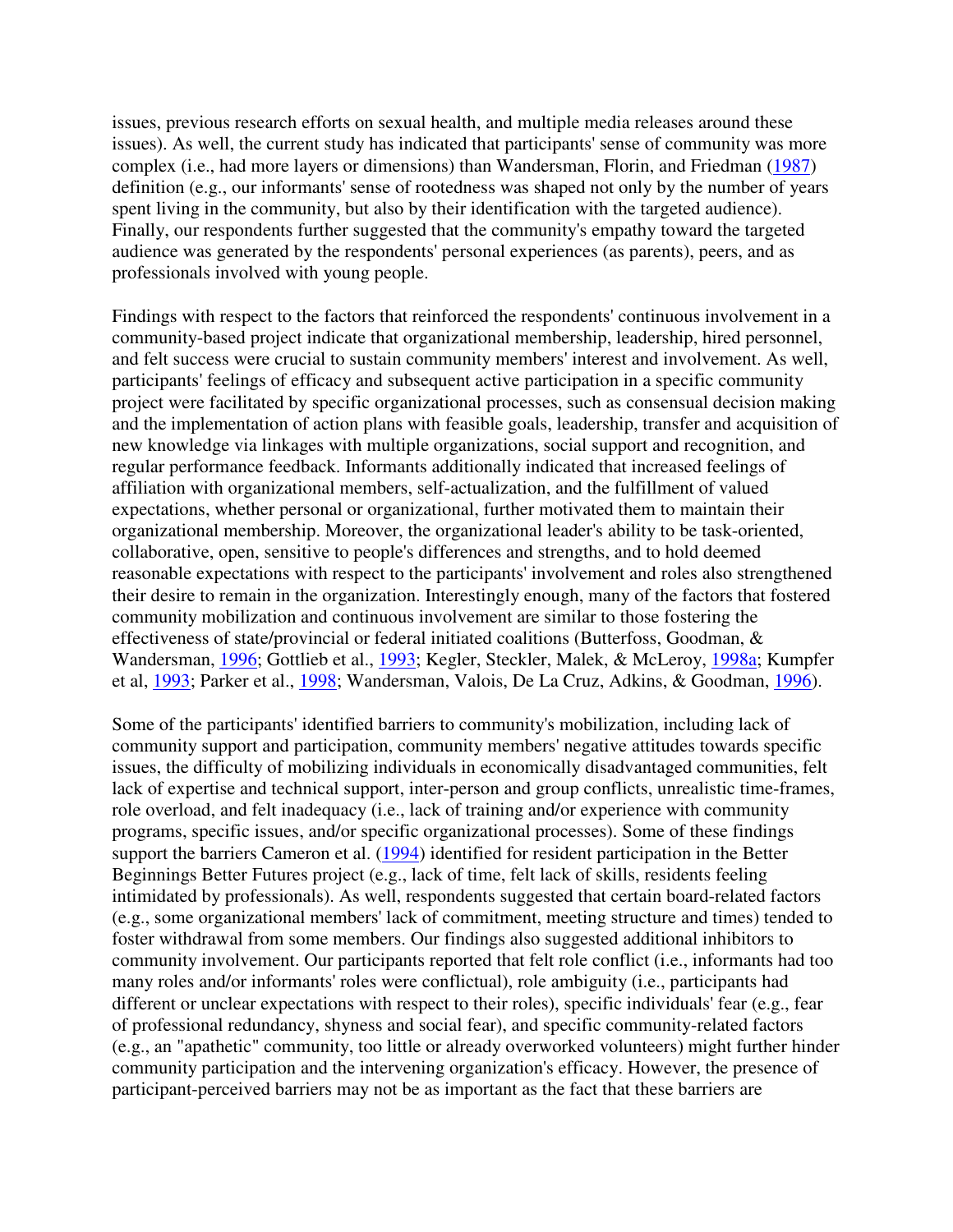addressed to the satisfaction of the organizational members and continued to be addressed in that manner.

## **Recommendations for policy and practice**

- Building upon existing community resources is critical for successfully obtaining community support for focused initiatives in promoting sexual health. Communities wishing to promote sexual health for their youth should examine and catalogue existing strengths (e.g., organizations already involved in similar issues and/or individuals with specific expertise in the diverse domains of the identified issues), and find means of bringing those strengths together.
- Successful coalitions involve multiple partnerships that facilitate skill and knowledge transfers and acquisitions, and allow coalition members to maximize their power through joint action, which increases their feelings of personal and organizational efficacy. Multiple partnerships also increase coalitions' visibility, credibility, and legitimacy, and facilitate reciprocal benefits (e.g., the achievement of shared goals) for all the organizations that are involved in the project.
- Leadership skills, hired personnel, and commitment are essential to community involvement. Inversely inter-group conflicts, lack of training, unrealistic time frames, participants' role overload and competing work priorities may be barriers to effective coalitions.

| <b>Mobilization's Motivating Forces</b>                                                                             | <b>Mobilization's Barriers</b>                                                                                 |
|---------------------------------------------------------------------------------------------------------------------|----------------------------------------------------------------------------------------------------------------|
| <b>Personal Characteristics:</b>                                                                                    | <b>Personal Characteristics:</b>                                                                               |
| Awareness of issues and belief that issues<br>need to be addressed<br>Feelings of efficacy<br>Feelings of community | Perceived sensitive issues<br>Feelings of inadequacy<br>Social fear/shyness<br>Fear of conflict, repercussions |
| Positive expectations<br>Participants' belief in organizational<br>$\bullet$<br>efficacy                            | Role characteristics:                                                                                          |
| Value congruency                                                                                                    | Role overload<br>Role conflict<br>Fear of professional redundancy                                              |
| Individual-organizational & inter-<br>$\bullet$<br>organizational value congruency                                  | <b>Community Characteristics:</b>                                                                              |
| Organizational characteristic                                                                                       | Economically disadvantaged<br>community<br>Aging population                                                    |

## **Table 1: Factors that Influenced Participants' Initial Mobilization and Continuous Involvement in the AAHAS**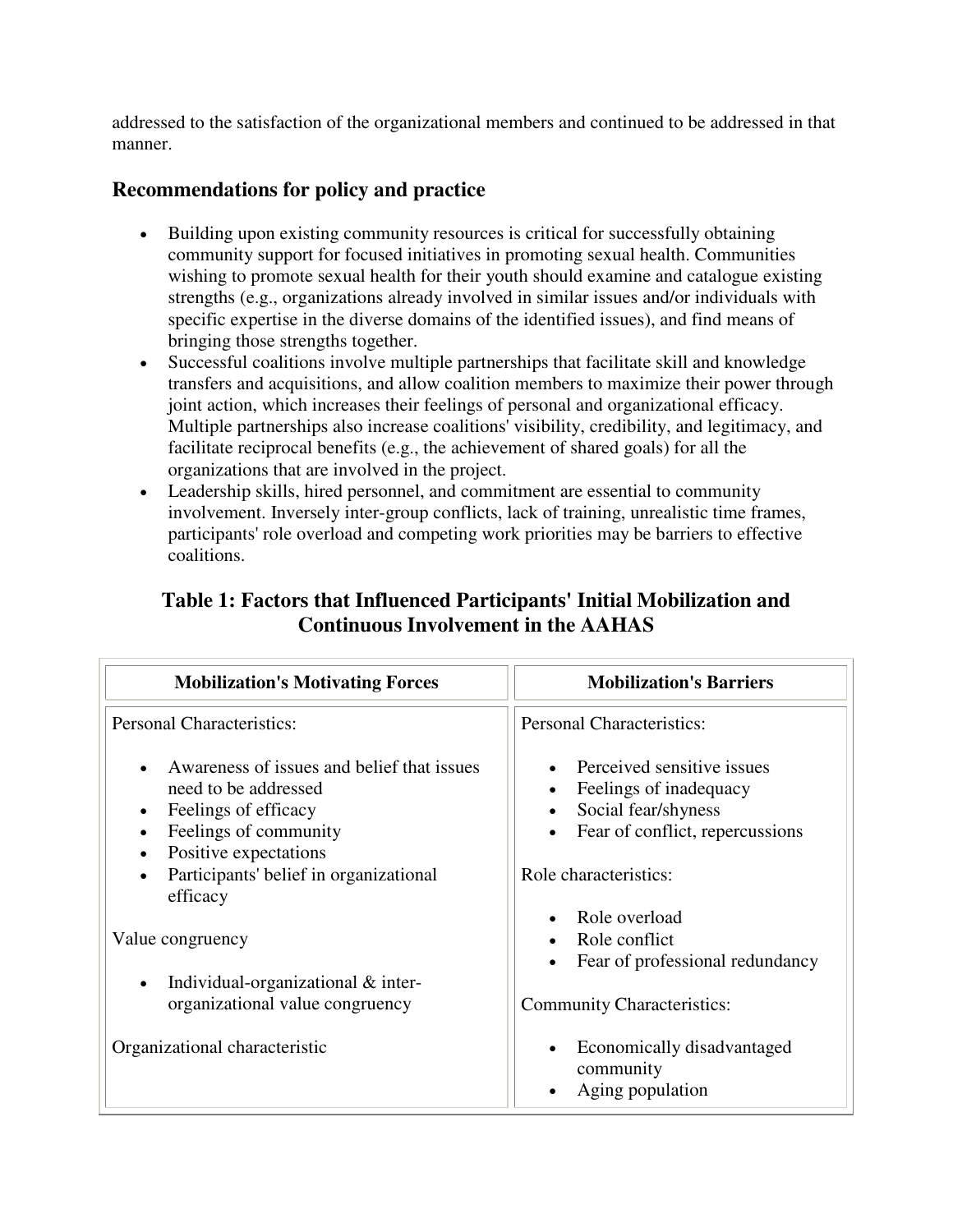| Organizational support                                                                                                                                                                             | Too few volunteers or overworked<br>volunteers<br>Shortage of human power in<br>specific professions                                                                                                          |
|----------------------------------------------------------------------------------------------------------------------------------------------------------------------------------------------------|---------------------------------------------------------------------------------------------------------------------------------------------------------------------------------------------------------------|
| <b>Reinforcing Forces to Initial Involvement</b>                                                                                                                                                   | <b>Barriers/Limitations to Active</b><br><b>Involvement</b>                                                                                                                                                   |
| Feelings of achievement:                                                                                                                                                                           | <b>Personal Characteristics:</b>                                                                                                                                                                              |
| Feelings of actualization (and deemed<br>satisfactory ratio effort/success)<br>Feelings of affiliation<br>Felt and visible success<br>Felt and visible success was fostered by:                    | Feelings of inadequacy<br>Inter-personal conflict/Lack of<br>affiliation<br>Participants' understanding of<br>commitment                                                                                      |
|                                                                                                                                                                                                    | Organizational characteristics:                                                                                                                                                                               |
| Organizational membership<br>Multiple partnerships<br>Organizational leadership<br>Specific organizational processes (e.g.,.<br>consensual decision making, evaluative<br>feedback)<br>Hired staff | Inter-group conflict<br>Members' lack of commitment<br>Specific organizational processes<br>(meeting structure and times)<br>Too tight deadlines.<br>Role characteristics:<br>Role ambiguity<br>Role overload |

## **References**

Barker, R. G. (1968). *Ecological sociology*. Stanford, CA: Stanford University Press.

 Beazley, R., Langille, D. Johnston, G., Shoveller, J., & Beazley, G. (1993). *Listening to grades nine to twelve students: What education and services could help teens prevent pregnancy and sexually transmitted diseases?* A report from the Cumberland County Adolescent Reproductive Health Project.

 Bloxham, S. (1996). A case study of inter-agency collaboration in the education and promotion of young people's sexual health. *Health Education Journal, 55*, 389-403.

 Breslow, L. (1996). Social ecological strategies for promoting healthy lifestyles. *American Journal of Health Promotion, 10*(4), 253-257.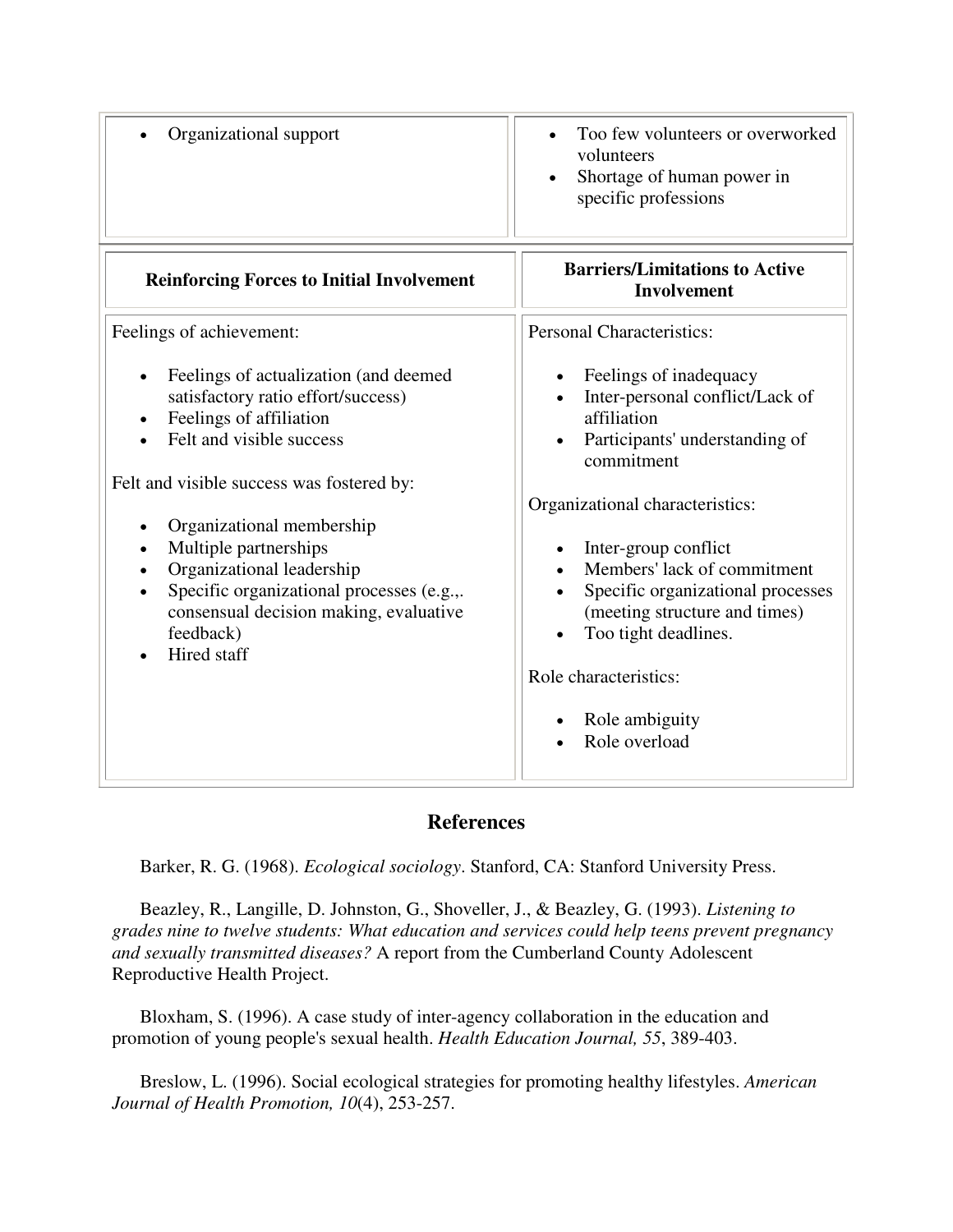Butterfoss, F. D., Goodman, R. M., & Wandersman, A. (1993). Community coalitions for prevention and health promotion. *Health Education Research, 8*(3), 315-330.

 Butterfoss, F. D., Goodman, R. M., & Wandersman, A. (1996). Community coalitions for prevention and health promotion: Factors predicting satisfaction, participation, and planning. *Health Education quarterly, 23*(1), 65-79.

 Bronfenbrenner, U. (1977). Toward an experimental ecology of human development. *American Psychologist, 32*, 513-553.

 Bronfenbrenner, U. (1979). *The ecology of human development*. Cambridge, Mass.: Harvard University Press.

 Cameron, G., Peirson, L., & Pancer, M. S. (1994). Resident participation in the better beginnings, better futures prevention project: Part II - Factors that facilitate and hinder involvement. *Canadian Journal of Community Mental Health, 13*(2), 213-227.

Denzin, N. K. (1994). The art and politics of interpretation. In N. K. Denzin & Y. S. Lincoln (Eds.), *Handbook of qualitative research* (pp. 500-515). Thousand Oaks, CA: Sage Publications.

 Florin, P., Mitchell, R., & Stevenson, J. (1993). Identifying training and technical assistance needs in community coalitions: A development approach. *Health Education Research, 8*(3), 417- 432.

 Francisco, V., Paine, A., & Fawcett, S. (1993). A methodology for monitoring and evaluating community health coalitions. *Health Education Research, 8*(3), 403-416.

 Geertz, C. (1983). *Local knowledge: Further essays in interpretative anthropology*. New York: Basic Books.

 Goodman, R. M., Speers, M. A., McLeeroy, K., Fawcett, S., Kegler, M., Parker, E., Rathgeb Smith, S., Sterling, S. D., & Wallerstein, N. (1998). Identifying and defining the dimensions of community capacity to provide a basis for measurement. *Health Education & Behavior, 25*(3), 258-278.

 Gottlieb, N. H., Brink, S. G., & Gingiss, L. P. (1993). Correlates of coalition effectivness: The Smoke Free Class of 2000 Program. *Health Education Research, 8*(3), 375-384.

 Hancock, L., Sanson-Fisher, R., Redman, S., Burton, R., Burton, L., Butler, J., Girgis, A., Gibberd, R., Hensley, M., McClintock, A., Reid, A., Schofield, M., Tripodi, T., & Walsh, R. (1997). Community action for health promotion: A review of methods and outcomes 1990-1995. *American Journal of Preventive Medicine, 13*(4), 229-239.

 Herman, K. A., Wolsfon, M., & Forster, J. L. (1993). The evolution, operation and future of Minnesota SAFPLAN: A coalition for family planning. *Health Education Research, 8*(3), 331- 344.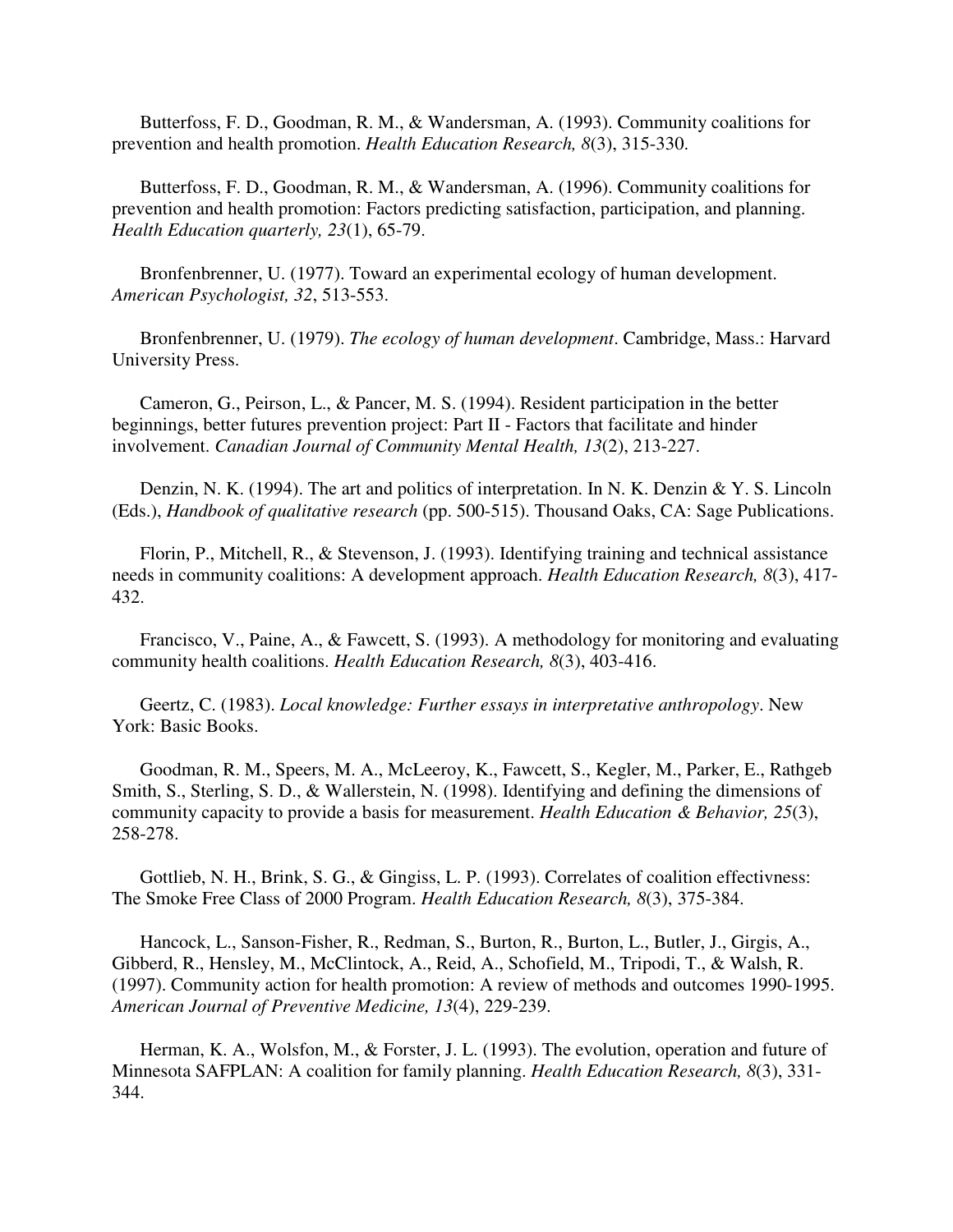Kelger, C. M., Steckler, A., Malek H. S., & McLeroy K. (1998a). A multiple study of implementation in 10 local project ASSIST coalitions in North Carolina. *Health Education Research, 13*(2), 225-238.

 Kegler, M. C., Steckler, A., McLeroy, K., & Malek, S. H. (1998b). Factors that contribute to effective community health promotion coalitions: A study of 10 Project ASSIST coalitions in North Carolina. American Stop Smoking Intervention Study for Cancer Prevention. *Health Education & Behavior, 25*(3), 338-353.

 Kumpfer, K. L., Turner, C., Hopkins, R., & Librett, J. (1993). Leadership and team effectiveness in community coalitions for the prevention of alcohol and other drug abuse. *Health Education Research, 8*(3), 359-374.

 Langille, D., Flowerdew, G., & Rigby, J. (2000). *Report on sexual health knowledge, attitudes and behaviours of students at Amherst Regional High School: Comparisons of results: 1996-1999*. Report prepared for the Northen Regional Health Board, Nova Scotia Department of Health. Halifax, NS: Dalhousie University.

 LeCompte, M. D., & Goetz, J. B. (1982). *Sampling and selection issues in educational ethnography*. Paper presented at the Annual Meeting of the American Educational Research Association, New York. (ERIC Document Reproduction Service ED 217 049).

Lewin, K. (1936). *Principles of topological psychology*. New York: McGraw-Hill.

 Lincoln, Y. S., & Guba, E. G. (1981). *Effective evaluation: Improving the usefulness of evaluation results through responsive and naturalistic approaches*. San Francisco, CA: Jossey-Bass Publishers.

 Lincoln, Y. S., & Guba, E. G. (1985). *Establishing dependability and confirmability in naturalistic inquiry through an audit*. Paper presented at the Annual Meeting of the American Educational Association, New York (March 19-23). ERIC Document Reproduction Service No. ED 216 019).

 McLeroy K., Bibeau, D., Steckler, A., & Glanz, K. (1988). An ecological perspective on health promotion programs. *Health Education Quarterly, 15*, 351-377.

 Miles, M. B., & Huberman, A. M. (1994a). Data management and analysis methods. In N. K. Denzin & Y. S. Lincoln (Eds.), *Handbook of qualitative research* (pp. 428-444). Thousand Oaks, CA: Sage Publications.

 Miles, M. B., & Huberman, A. M. (1994b). *Qualitative data analysis: A sourcebook of new methods* ( $2<sup>nd</sup>$  ed.). Newbury Park, CA: Sage.

 Parker, E. A., Eng, E., Laraia, B., Ammerman, A., Dodds, A., Margolis, L., & Cross A. (1998). Coalition building for prevention: Lessons learned from the North Carolina communitybased public health initiative. *Journal of Public Health Management and Practice, 4*(2), 25-36.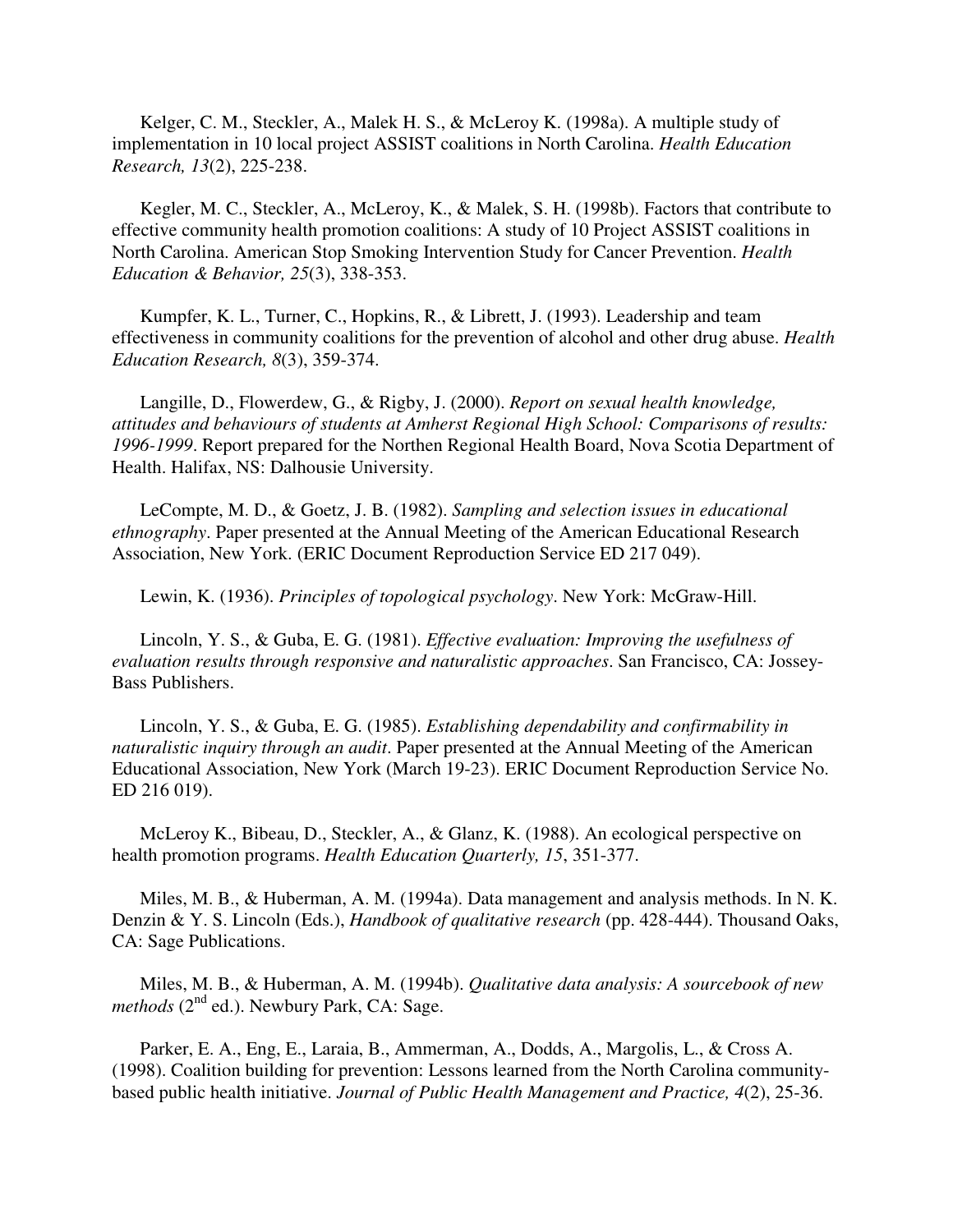Patton, M. Q. (1990). *Qualitative evaluation and research methods*. Newbury Park, CA: Sage Publications.

 Steckler A., Allegrante, J. P., Altman, D., Brown, R., Burdine, J. N., Goodman, R. M., & Jorgensen, C. (1995). Health education intervention strategies: Recommendations for future research. *Health Education Quarterly, 22*(3), 307-328.

 Kegler, M. C., Steckler, A., McLeroy, K., Malek, S. H. (1998). Factors that contribute to effective community health promotion coalitions: A study of 10 Project ASSIST coalitions in North Carolina. American Stop Smoking Intervention Study for Cancer Prevention. *Health Education & Behavior, 25*(3), 338-353.

Strauss, A., & Corbin, J. (1990). *Basics of qualitative research* (1<sup>st</sup> ed.). Thousand Oaks, CA: Sage.

 Strauss, A., & Corbin, J. (1994). Grounded theory methodology: An overview. In N. K. Denzin & Y. S. Lincoln (Eds.), *Handbook of qualitative research* (pp. 273-285). Thousand Oaks, CA: Sage Publications.

 Taylor, S. M., Elliott, S., Robinson, K., & Taylor, S. (1998). Community-based heart health promotion: Perceptions of facilitators and barriers. *Canadian Journal of Public Health, 89*(6), 406-409.

 Wandersman A., Florin P., Friedman R., & Meier R. (1987). Who participates, who doesn't and why? An analysis of voluntary neighbourhood associations in the United States and Israel. *Sociolological Forum, 2* (3), 234-255.

 Wandersman,, A., Valois, R., De La Cruz, D. S., Adkins, E., & Goodman, R. M. (1996). Toward a social ecology of community education. *American Journal of Health Promotion, 10*(4), 299-307.

 Weiss, C. H. (1998). *Evaluation: Methods for studying programs and policies*. Toronto: Prentice-Hall.

#### **Author Note**

**+**  *Christine Joffres, Ed. D.,* works at the Department of Community Health & Epidemiology, Faculty of Medicine, Dalhousie University, Halifax, N. S. B3H 4H7. Her phone number is 902- 494-1352 and her email is cejoffre@is.dal.ca.

*Deborah Langille, M. A.,* works at the Workers' Compensation Board, Halifax, N. S., B3J 2Y2 . Her phone number is 902-491-8902 and her email address is deborah.langille@wcb.gov.ns.ca.

*Janet Rigby, M. Sc., works at the Department of Community Health & Epidemiology, Faculty of* Medicine, Dalhousie University, Halifax, N. S. B3H 4H7. Her phone number is 902-494-6443 and her email address is j.rigby@dal.ca.